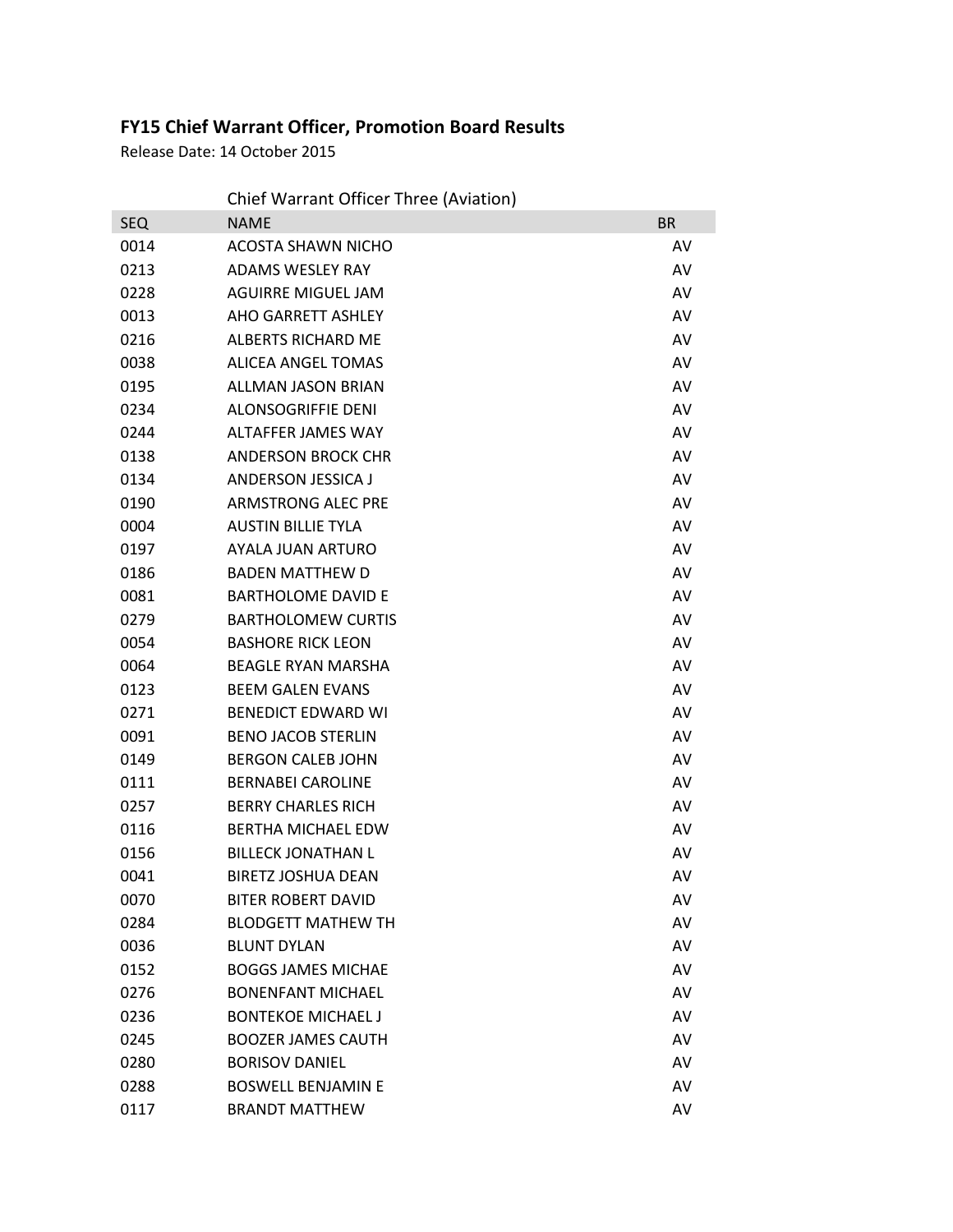| 0071 | <b>BREWER JEREMY WILL</b> | AV |
|------|---------------------------|----|
| 0107 | <b>BROWNE TIMOTHY BRA</b> | AV |
| 0105 | <b>BUDGE BRANDON LAUR</b> | AV |
| 0083 | <b>BURGGRAFF CORY JOH</b> | AV |
| 0250 | <b>BURNHAM STEPHEN MA</b> | AV |
| 0163 | <b>BUSCH ADAM PATRICK</b> | AV |
| 0273 | <b>CABATINGAN JEREMY</b>  | AV |
| 0046 | CAIN MAURIE ADAM          | AV |
| 0161 | <b>CALVERT JASON CHAR</b> | AV |
| 0146 | <b>CAMACHO RUDY JAMES</b> | AV |
| 0218 | <b>CARSON ANTHONY BRU</b> | AV |
| 0102 | <b>CASLIN BRIAN PATRI</b> | AV |
| 0181 | <b>CASTO JEFFREY SCOT</b> | AV |
| 0099 | <b>CHRISTENSON DAWN R</b> | AV |
| 0221 | <b>CLARK MICHAEL ANTH</b> | AV |
| 0031 | <b>CLEVENGER MATTHEW</b>  | AV |
| 0278 | <b>COLTON JERRY ELMER</b> | AV |
| 0073 | <b>CONNOLLY RYAN MICH</b> | AV |
| 0088 | <b>COOK STEPHEN RANDA</b> | AV |
| 0147 | <b>COOL ERIC RICHARD</b>  | AV |
| 0034 | <b>COOMBS DAVID ANDRE</b> | AV |
| 0204 | <b>COPELAND JAMIE LEE</b> | AV |
| 0049 | <b>CORTEZ DANIEL GUER</b> | AV |
| 0077 | <b>COVINGTON NEIL ANT</b> | AV |
| 0097 | <b>COX MICHAEL ALEC</b>   | AV |
| 0203 | <b>CRAIG PAUL GERALD</b>  | AV |
| 0177 | <b>CRANDELL JASON DWA</b> | AV |
| 0254 | <b>CRANE JASON SCOTT</b>  | AV |
| 0112 | <b>CRAWFORD ALAN RICH</b> | AV |
| 0285 | <b>CRUMPLER BRYAN LEE</b> | AV |
| 0044 | CUNNINGHAM KEITH D        | AV |
| 0240 | <b>CURTIS ERIC ORLAND</b> | AV |
| 0261 | <b>DAISLEY JAMES ROBE</b> | AV |
| 0085 | <b>DAVIS GREGORY ALAN</b> | AV |
| 0238 | <b>DAVIS IAN ELDON</b>    | AV |
| 0194 | DAWSON DAVID ALLEN        | AV |
| 0193 | DAY NOAH THOMAS II        | AV |
| 0119 | <b>DEAN RICHARD CAPWE</b> | AV |
| 0188 | <b>DECKER JEFFERY MIC</b> | AV |
| 0208 | DELP TIMOTHY DAVID        | AV |
| 0225 | DEMATTEO JACOB MIL        | AV |
| 0174 | <b>DEMOSS CHRISTOPHER</b> | AV |
| 0011 | <b>DENKINS KRISTIAN B</b> | AV |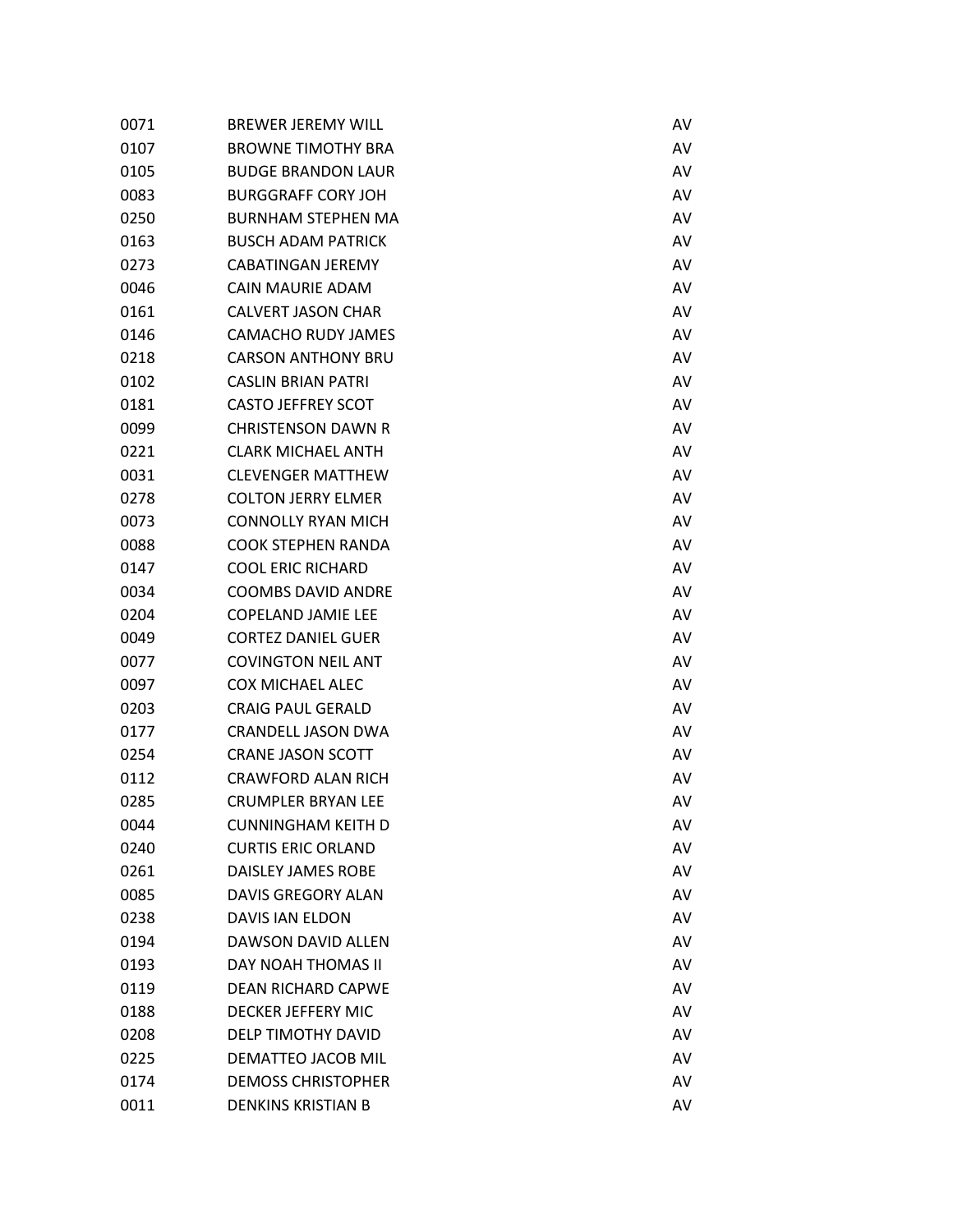| 0239 | <b>DEOLIVEIRA CHRISTO</b> | AV |
|------|---------------------------|----|
| 0106 | <b>DICKINSON MATTHEW</b>  | AV |
| 0201 | DO TOAN THE               | AV |
| 0242 | <b>DROSTE DAVID LEE</b>   | AV |
| 0267 | <b>DUCOTE CHRISTOPHE</b>  | AV |
| 0140 | <b>DUDE BRIAN ALLEN</b>   | AV |
| 0220 | <b>DURGIN ZACHARY THO</b> | AV |
| 0087 | <b>EADS AARON ELI</b>     | AV |
| 0022 | <b>EARLY JARED LEE</b>    | AV |
| 0153 | <b>FERNANDEZ MARK PER</b> | AV |
| 0040 | <b>FIALKOWSKI JOSHUA</b>  | AV |
| 0205 | FIELD PAUL WITTMAN        | AV |
| 0126 | <b>FISK PHILIP DALE I</b> | AV |
| 0045 | <b>FLEMING PATRICK W</b>  | AV |
| 0175 | <b>FORSTER DAVID EDWA</b> | AV |
| 0274 | <b>FRANSIOLI MICHAEL</b>  | AV |
| 0065 | <b>FRAZIER JEREMY AAR</b> | AV |
| 0027 | <b>FULLER GORDON WAYN</b> | AV |
| 0164 | <b>FURR LESTER ABEL I</b> | AV |
| 0202 | <b>GADSON ANTHONY DWA</b> | AV |
| 0110 | <b>GAGGIANI ANTHONY J</b> | AV |
| 0008 | <b>GAINES BRANDON KYL</b> | AV |
| 0072 | <b>GARCIA CHRISTOPHER</b> | AV |
| 0021 | <b>GARCIA CRYSTAL MAR</b> | AV |
| 0120 | <b>GARZELLONI JOEL MI</b> | AV |
| 0069 | <b>GAWRON KARL BURTON</b> | AV |
| 0124 | <b>GLOSSON RICHARD SH</b> | AV |
| 0176 | <b>GLOSSUP JAY MICHAE</b> | AV |
| 0272 | <b>GOFF JAMES MARSHAL</b> | AV |
| 0265 | <b>GORDON MICHAEL DAV</b> | AV |
| 0024 | <b>GRAY SKYLER JACOB</b>  | AV |
| 0076 | <b>GREENE NATHANAEL P</b> | AV |
| 0155 | <b>GROVE MATTHEW JOHN</b> | AV |
| 0150 | <b>HAMILTON SCOTT STE</b> | AV |
| 0217 | <b>HARLOW JAMES LEWIS</b> | AV |
| 0002 | <b>HAYNES WILLIAM JAM</b> | AV |
| 0075 | <b>HERMES CORY ALAN</b>   | AV |
| 0259 | <b>HESTER MICHAEL DAV</b> | AV |
| 0047 | <b>HIGDON BERNARD ANT</b> | AV |
| 0260 | <b>HIGGINS SETH DANIE</b> | AV |
| 0187 | <b>HINDS SHAWN NICHOL</b> | AV |
| 0247 | <b>HOLLOWAY DEREK QUI</b> | AV |
| 0093 | <b>HOOD TRAVIS JAMES</b>  | AV |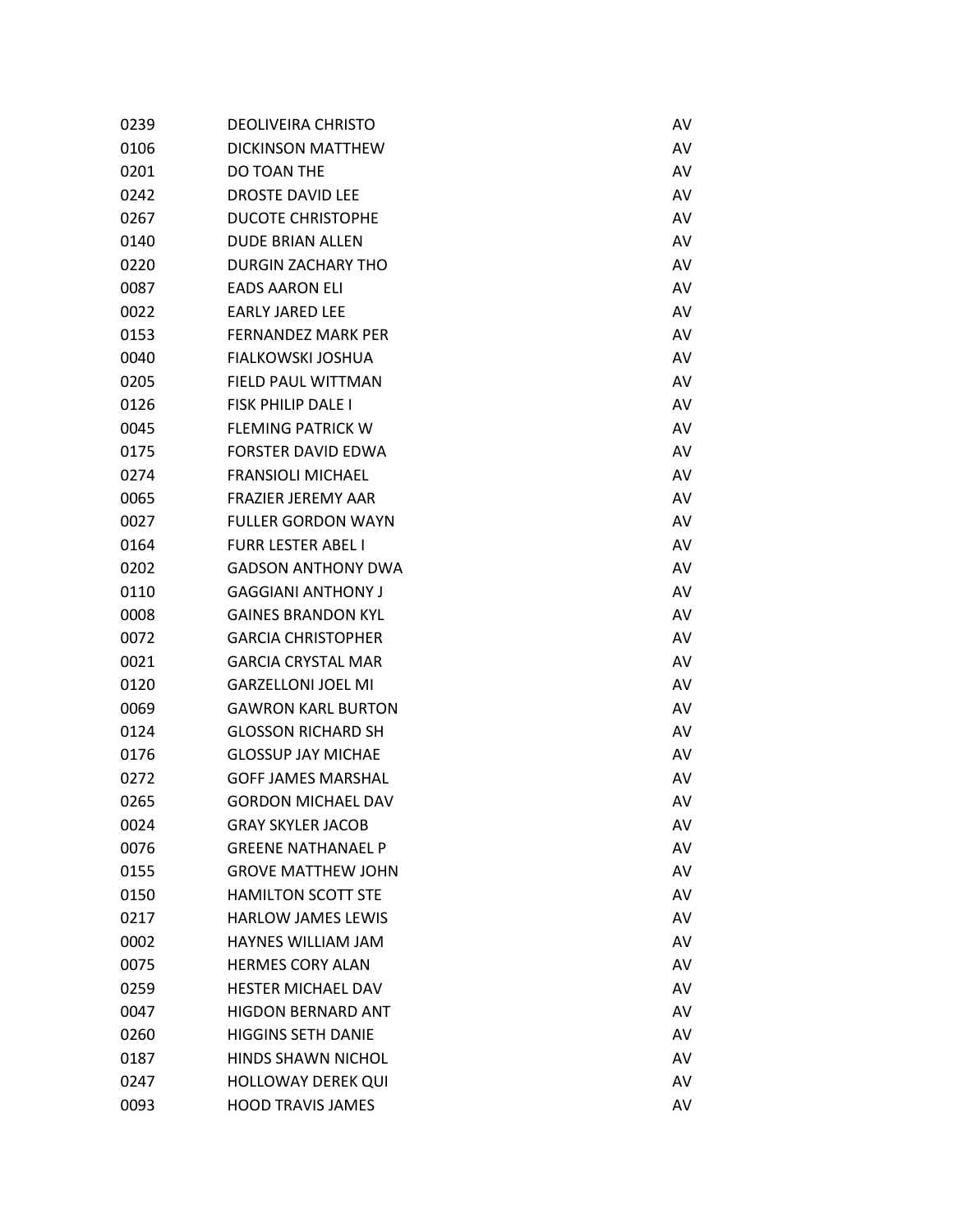| 0098 | <b>HORAN KENYON EDWAR</b> | AV |
|------|---------------------------|----|
| 0061 | <b>HORROCKS JAMES PHI</b> | AV |
| 0191 | <b>HUGHES JACK ERIC</b>   | AV |
| 0151 | <b>HUGHES MICHAEL MAX</b> | AV |
| 0125 | <b>HUNT JON KAENAN</b>    | AV |
| 0211 | <b>ILLERBRUNN GARRETT</b> | AV |
| 0018 | <b>JACKSON CHAD EDWAR</b> | AV |
| 0137 | <b>JACOBO JAMES WILLI</b> | AV |
| 0143 | <b>JANIS MICHAEL IAN</b>  | AV |
| 0258 | <b>JOHNSON BENJAMIN M</b> | AV |
| 0229 | <b>JOHNSON SHAWN M</b>    | AV |
| 0020 | JOHNSTON HEATH AVE        | AV |
| 0127 | <b>JONES SCOTT ALAN</b>   | AV |
| 0028 | <b>JONES WALTER RUSSE</b> | AV |
| 0006 | <b>JORDAN TIMOTHY TER</b> | AV |
| 0255 | <b>KARLSON MATTHEW TE</b> | AV |
| 0025 | KARMOZYN JOSEPH J         | AV |
| 0209 | <b>KEIHN KYLE MATTHEW</b> | AV |
| 0030 | <b>KELLER SEAN ROBERT</b> | AV |
| 0256 | <b>KEMPFER JASON PAUL</b> | AV |
| 0121 | <b>KENDRICK JAMES ELL</b> | AV |
| 0206 | <b>KENNEDY JAKE JOSEP</b> | AV |
| 0135 | <b>KEY JOHN MICHAEL</b>   | AV |
| 0251 | KILLION DANIEL EDW        | AV |
| 0248 | KIMOTO CRISTOFORO         | AV |
| 0154 | KING BRIAN ALAN JR        | AV |
| 0162 | <b>KITE BRANDON LEE</b>   | AV |
| 0052 | <b>KNICELY KEITH EMAN</b> | AV |
| 0051 | <b>KORN BRANDON JAMES</b> | AV |
| 0160 | <b>KOVENCZ DYLAN TYLE</b> | AV |
| 0145 | KRAMPE PAUL ANDREW        | AV |
| 0243 | <b>KREISCHER CALEB CU</b> | AV |
| 0059 | <b>KURTZ JUSTIN THOMA</b> | AV |
| 0171 | LARSON NOLAN JAMES        | AV |
| 0281 | LAVENDIER WILLIAM         | AV |
| 0172 | LEE MICHAEL JR            | AV |
| 0207 | <b>LEGGIO JASON EDWAR</b> | AV |
| 0122 | <b>LEON ERIC</b>          | AV |
| 0103 | <b>LESCOE HUNTER LEE</b>  | AV |
| 0157 | LETT KENNETH EDWAR        | AV |
| 0095 | <b>LOCKE NATHAN JOSEP</b> | AV |
| 0142 | <b>MALONE MATHEW EDWA</b> | AV |
| 0130 | MARHEINE CALEB NAT        | AV |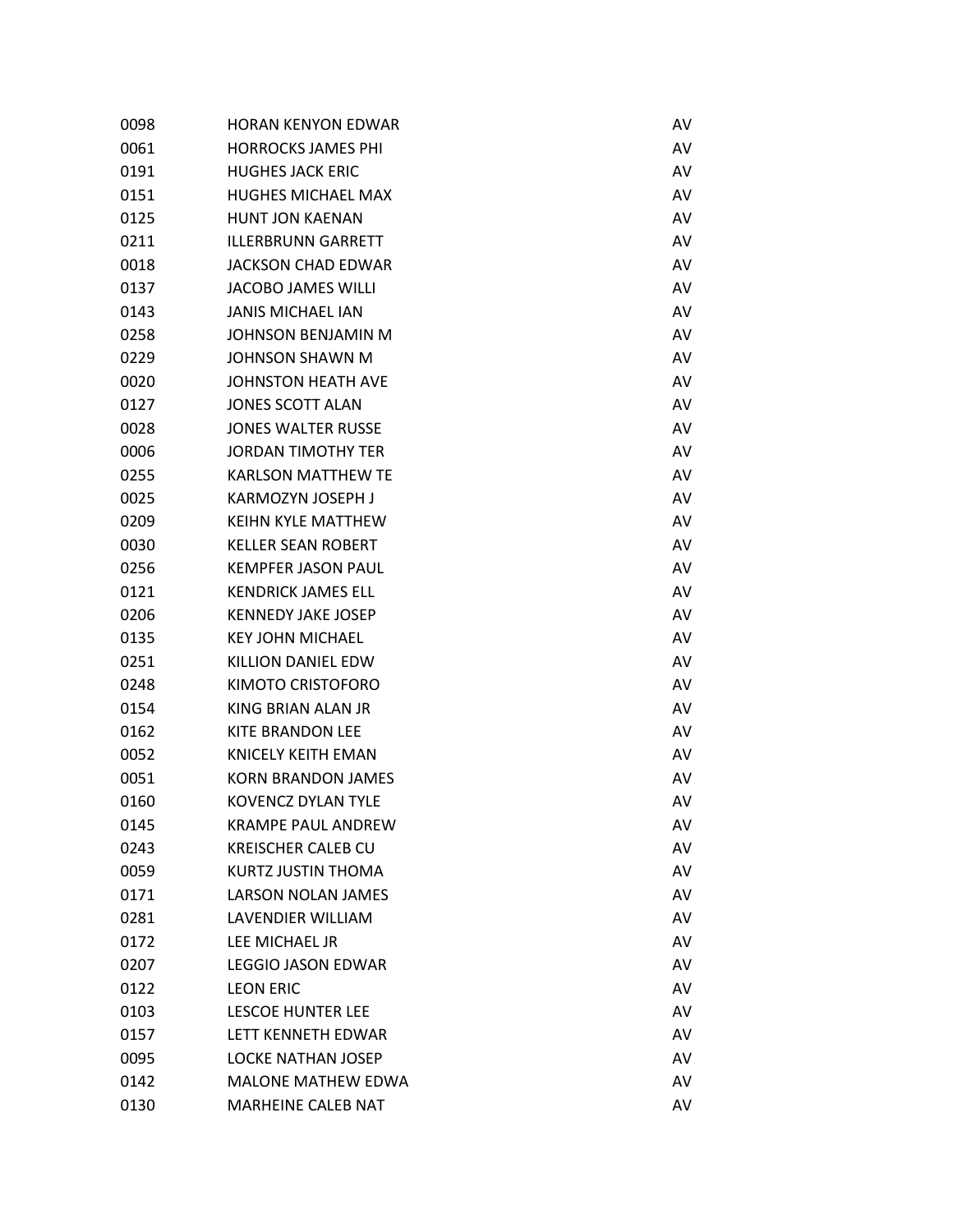| 0108 | <b>MARION ANTHONY SCO</b> | AV |
|------|---------------------------|----|
| 0158 | <b>MARSH JONATHAN DAN</b> | AV |
| 0159 | <b>MARTIN JOHN MICHAE</b> | AV |
| 0016 | <b>MATHERNE MITCHEL P</b> | AV |
| 0283 | <b>MATHISON ERIC JOHN</b> | AV |
| 0173 | <b>MATTHEWS ERIC ALAN</b> | AV |
| 0231 | <b>MAY AARON LEE</b>      | AV |
| 0128 | MCCLUNG JAMES AARO        | AV |
| 0084 | MCCOY JOSHUA ROY          | AV |
| 0089 | <b>MCDONALD KEVIN ROB</b> | AV |
| 0118 | MCGANN MICHAEL PAU        | AV |
| 0196 | <b>MEADOWS JOHN LEWIS</b> | AV |
| 0005 | <b>MEEHAN MICHAEL CLA</b> | AV |
| 0100 | <b>MENDOSA JOSHUA WIL</b> | AV |
| 0015 | <b>MEYER BRIAN JOSEPH</b> | AV |
| 0080 | <b>MEYER JUSTIN CRAIG</b> | AV |
| 0212 | MIKKELBORG ERIK JA        | AV |
| 0192 | MILLER JAMES RAYMO        | AV |
| 0252 | <b>MISENHIMER DANIEL</b>  | AV |
| 0275 | MITCHELL IRVIN KEI        | AV |
| 0266 | <b>MITCHELL NICHOLAS</b>  | AV |
| 0200 | <b>MIZNER MATTHEW AAR</b> | AV |
| 0043 | <b>MONDAY BENNETT WAR</b> | AV |
| 0269 | <b>MOORE ADDAM PATRIC</b> | AV |
| 0141 | <b>MORALES JOEL ANTHO</b> | AV |
| 0182 | <b>MUHONEN EVAN CRAIG</b> | AV |
| 0270 | <b>MULLER RYAN GENE L</b> | AV |
| 0237 | <b>NEAL NATHANIEL ROB</b> | AV |
| 0264 | <b>NELSON CHANDLER AA</b> | AV |
| 0058 | <b>NELSON ERIC SCOTT</b>  | AV |
| 0189 | <b>OGBURN TRAVIS EUGE</b> | AV |
| 0223 | <b>OLIVER REGINALD EM</b> | AV |
| 0198 | <b>OLSON PAUL ERIC</b>    | AV |
| 0101 | <b>ORTEZ ANTHONY SHAY</b> | AV |
| 0068 | <b>ORTIZ JULIO ANGEL</b>  | AV |
| 0167 | PAGANRENTA LUIS JA        | AV |
| 0183 | PALENZUELA ROBERTO        | AV |
| 0219 | PANZA JOSEPH LEO          | AV |
| 0241 | PELL JASON JEFFREY        | AV |
| 0144 | PEOPLES DANIEL LEE        | AV |
| 0019 | PEREZ SHAUN JESSE         | AV |
| 0113 | PESCHOCK STEVEN LA        | AV |
| 0056 | PIGGOTT DAVID LESL        | AV |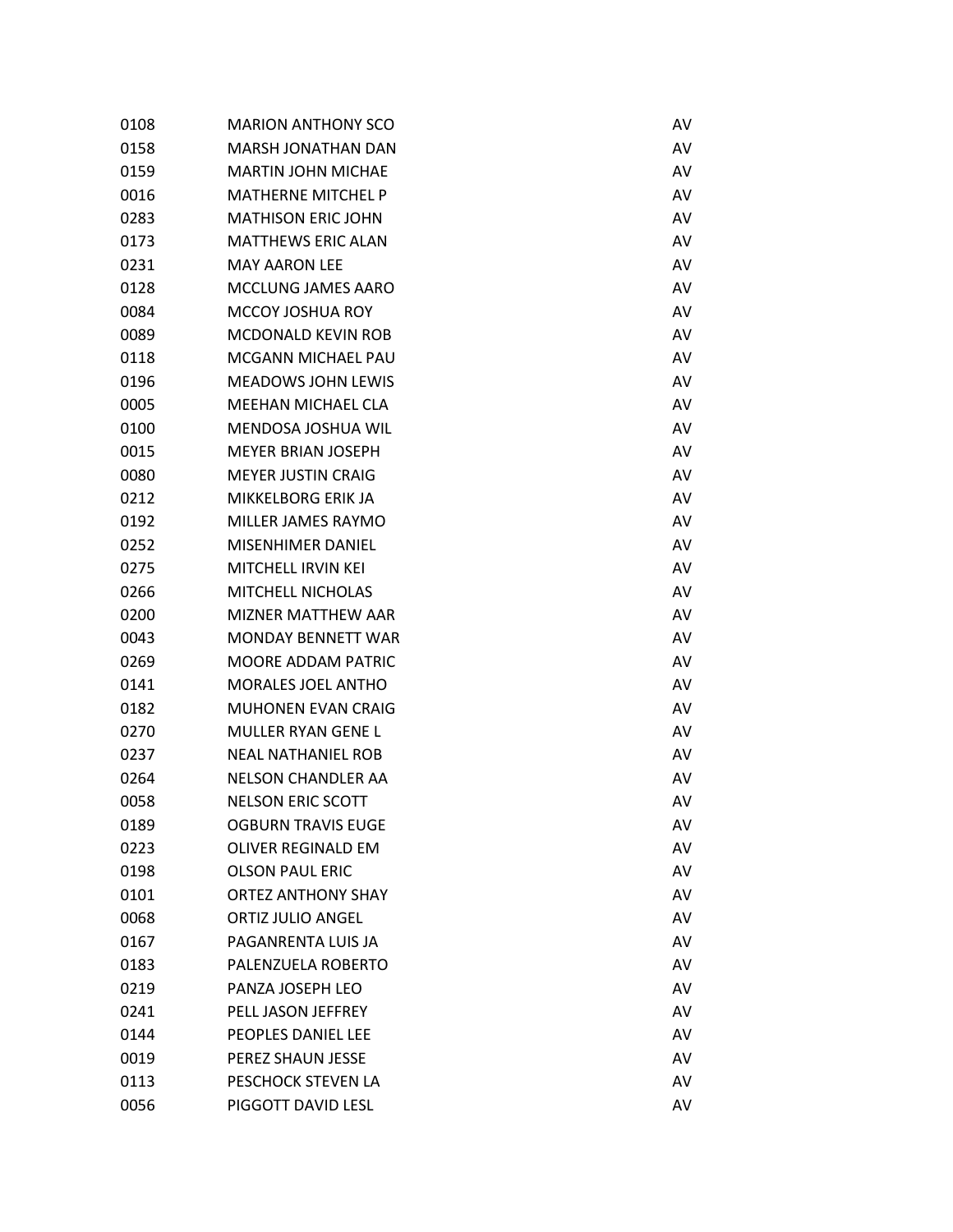| 0055 | POLAND KARL DAVID         | AV |
|------|---------------------------|----|
| 0096 | PRATHER JOEL CRAIG        | AV |
| 0062 | PROHASKA TRAVIS JA        | AV |
| 0136 | PULBROOK MICHAEL C        | AV |
| 0057 | RAMOS JOSE ARMANDO        | AV |
| 0263 | <b>RATLIFF NATHAN THO</b> | AV |
| 0131 | <b>REESE ADAM THOMAS</b>  | AV |
| 0214 | REMALA CHAD MICHAE        | AV |
| 0253 | <b>REYNOLDS CHRISTOPH</b> | AV |
| 0199 | RIORDAN TIMOTHY PA        | AV |
| 0023 | ROBERTSON JONATHON        | AV |
| 0178 | <b>ROEN SEVERT ERIC</b>   | AV |
| 0224 | ROLAND JUSTIN LANC        | AV |
| 0079 | ROSAMOND DAVID MAT        | AV |
| 0165 | ROWE COLLIN MICHAE        | AV |
| 0222 | <b>RUBADO ANTHONY JOS</b> | AV |
| 0012 | <b>RUCKER CHRISTOPHER</b> | AV |
| 0277 | RUSH DAVID KENDALL        | AV |
| 0133 | <b>SAUCIER CHRISTOPHE</b> | AV |
| 0179 | <b>SCHIEFFLER BURTON</b>  | AV |
| 0129 | SCHMIDT JACOB JOHN        | AV |
| 0063 | SEIMET JUSTIN MATT        | AV |
| 0035 | SEYMORE JAMIE BRYA        | AV |
| 0115 | <b>SHAW CLIFFORD JAME</b> | AV |
| 0082 | SHERMAN WILLIAM TE        | AV |
| 0282 | SHERRILL KEITH W          | AV |
| 0262 | SHOEMAKE JEREMY KE        | AV |
| 0139 | SIERRA BILLY ROBER        | AV |
| 0232 | <b>SILVA STEVEN</b>       | AV |
| 0215 | <b>SKOOG MATTHEW JOHN</b> | AV |
| 0226 | SMITH ANDREW FIELD        | AV |
| 0086 | SMITH RAY LECHARLE        | AV |
| 0009 | SOUTHALL DAVID JON        | AV |
| 0090 | <b>SPEARS SEAN ALAN</b>   | AV |
| 0249 | <b>SPIVEY MICHAEL LEE</b> | AV |
| 0042 | <b>STAFFORD MICHAEL A</b> | AV |
| 0235 | <b>STARUCH DAVID MICH</b> | AV |
| 0094 | <b>STEPHENS COURTNEY</b>  | AV |
| 0169 | <b>STEVENSON BRIAN NI</b> | AV |
| 0003 | <b>STONE STEPHEN BRET</b> | AV |
| 0039 | <b>TANORI GREGORY FRA</b> | AV |
| 0233 | <b>TATOM GABRIEL ALEX</b> | AV |
| 0033 | <b>TAYLOR DONALD JUNI</b> | AV |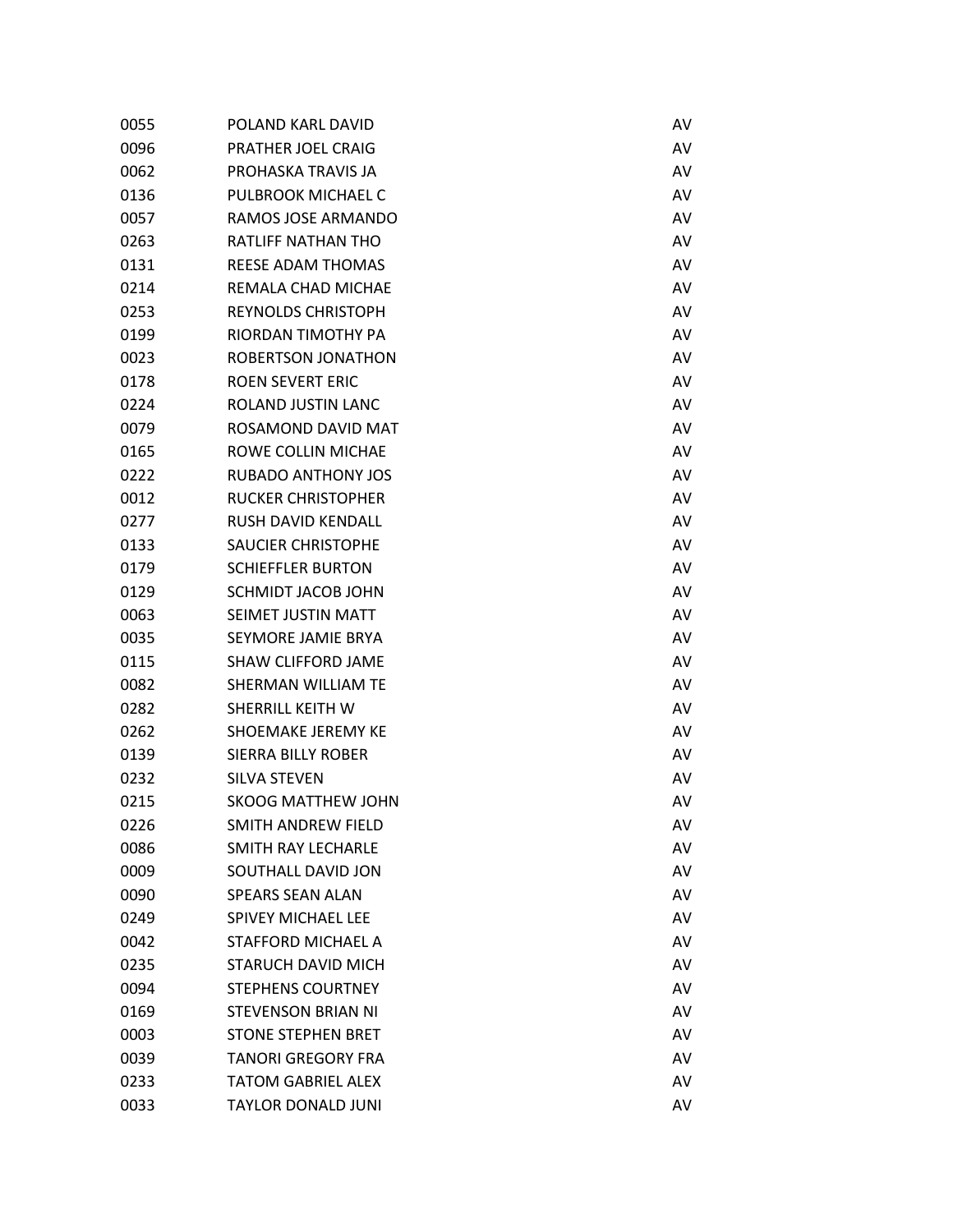| 0060 | THARP MICHAEL FORR        | AV |
|------|---------------------------|----|
| 0109 | <b>THOMAS ASHLEY LYNN</b> | AV |
| 0029 | THOMAS MICHAEL DAV        | AV |
| 0001 | <b>THOMASON BRIAN MAT</b> | AV |
| 0227 | <b>THORN CHRISTOPHER</b>  | AV |
| 0268 | <b>TORRES TIMOTHY ANT</b> | AV |
| 0032 | <b>TUCKER PAUL TODD</b>   | AV |
| 0287 | <b>UBER JACOB MICHAEL</b> | AV |
| 0230 | UM MICHAEL JINSHIK        | AV |
| 0168 | <b>VONSIK CHRISTOPHER</b> | AV |
| 0026 | <b>WALDBEISER GARRETT</b> | AV |
| 0104 | <b>WALLER JOSHUA THOM</b> | AV |
| 0132 | <b>WALLS KEVIN EDWARD</b> | AV |
| 0185 | <b>WALLS TERRY DUANE</b>  | AV |
| 0148 | <b>WALTER JARRAD MICH</b> | AV |
| 0286 | <b>WALTON MICHAEL PAT</b> | AV |
| 0078 | <b>WARREN JOSHUA FRAN</b> | AV |
| 0166 | <b>WEBSTER DILLON WAD</b> | AV |
| 0246 | <b>WEEKS DONALD MARSH</b> | AV |
| 0010 | <b>WELLS ERIC LELAND</b>  | AV |
| 0184 | WHITE ADAM MICHAEL        | AV |
| 0007 | WHITE PHILIP HOWAR        | AV |
| 0170 | <b>WHITE TYRELL ANTHO</b> | AV |
| 0037 | WHITTAKER JOSEPH M        | AV |
| 0048 | <b>WILEY CAREY WATSON</b> | AV |
| 0017 | <b>WILSON DANIEL ISAA</b> | AV |
| 0050 | WONACOTT JOSEPH MI        | AV |
| 0067 | <b>WOODWARD GREGORY C</b> | AV |
| 0053 | <b>WRIGHT JASON ANTHO</b> | AV |
| 0180 | YARROS JASON R            | AV |
| 0074 | YATES KENNAMER ALV        | AV |

## Chief Warrant Officer Four (Aviation)

| <b>SEQ</b> | <b>NAME</b>               | <b>BR</b> |
|------------|---------------------------|-----------|
| 0111       | ABELN LUCAS KIRK          | AV        |
| 0132       | ADERHOLDT JAMES RY        | AV        |
| 0095       | AKERS MICHAEL WAYN        | AV        |
| 0063       | ALLEN JESSE B             | AV        |
| 0171       | ARGABRIGHT TROY LE        | AV        |
| 0142       | AYERS RANDOLPH BRA        | AV        |
| 0045       | <b>BABER JAMES CORY</b>   | AV        |
| 0027       | <b>BARBER NATHAN DANI</b> | AV        |
| 0064       | <b>BARCLEY ANDREW MIC</b> | AV        |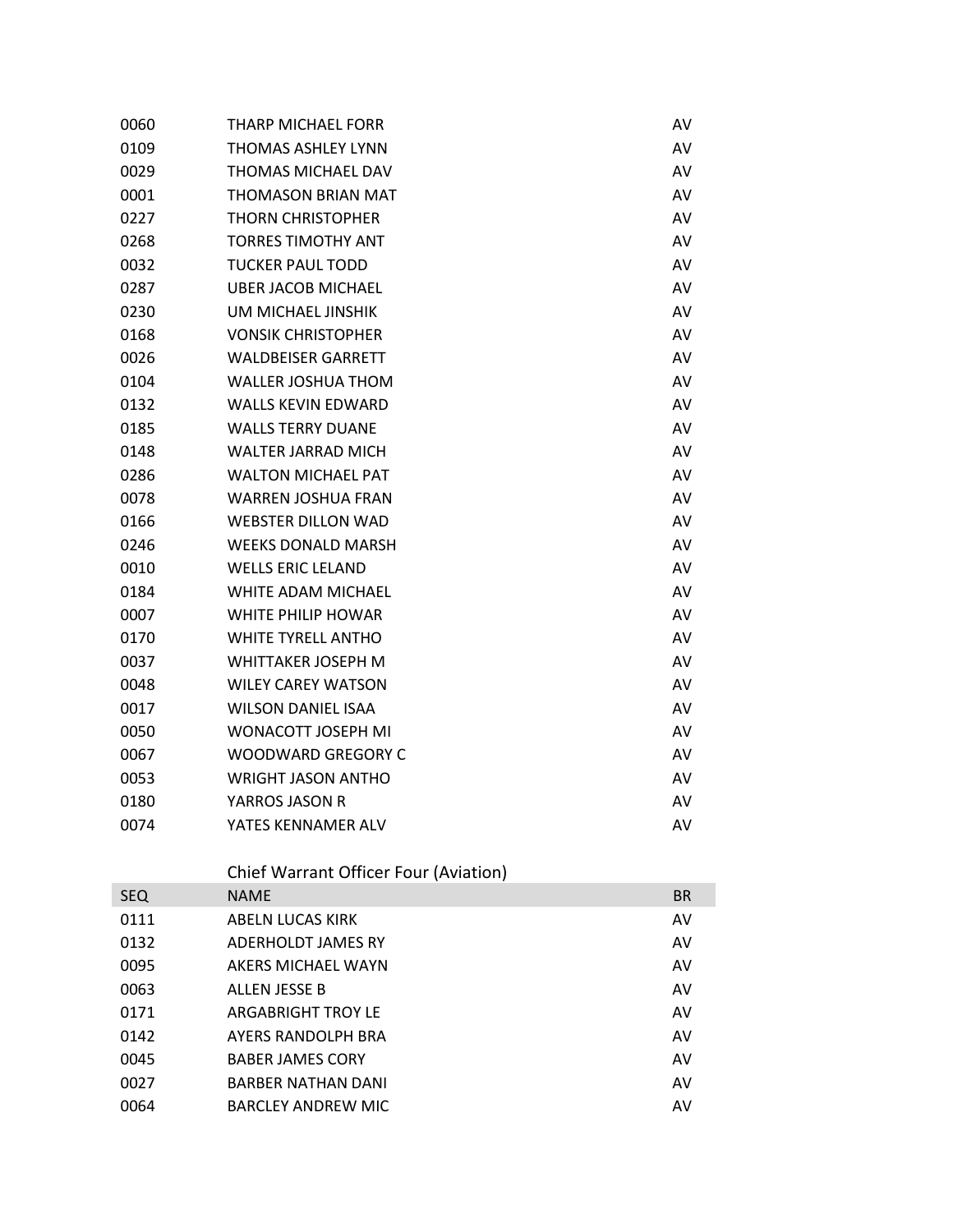| 0100 | <b>BARTEE BRIAN KEITH</b> | AV |
|------|---------------------------|----|
| 0017 | <b>BARTHOLF RYAN ELLI</b> | AV |
| 0043 | <b>BEAUCHAMP JOSEPH E</b> | AV |
| 0089 | <b>BELTZ BRIAN LANE</b>   | AV |
| 0069 | <b>BOTTS SETH HENRY</b>   | AV |
| 0164 | <b>BRIGGS DAVID MITCH</b> | AV |
| 0136 | <b>BRINCAT RYAN MICHA</b> | AV |
| 0145 | <b>BRITT ADAM KEITH</b>   | AV |
| 0134 | <b>BURMAN SEAN CHARLE</b> | AV |
| 0061 | CAMPBELL JERAMY D         | AV |
| 0124 | <b>CARILO MICHAEL A</b>   | AV |
| 0162 | <b>CARRERO YAMIL O</b>    | AV |
| 0114 | <b>CASTRO DEMETRIO II</b> | AV |
| 0096 | <b>CELA SOKOL</b>         | AV |
| 0008 | <b>CLARK KYLE SCOTT</b>   | AV |
| 0075 | <b>COGDILL JAMES EVER</b> | AV |
| 0085 | <b>COHEN JUSTIN ONEAL</b> | AV |
| 0105 | <b>COLLINS JOSHUA PAU</b> | AV |
| 0172 | <b>CONNORS OWEN MARTI</b> | AV |
| 0011 | <b>CONWAY STEVEN RAY</b>  | AV |
| 0166 | <b>COSSON DANIEL REID</b> | AV |
| 0086 | <b>COX KEITH D</b>        | AV |
| 0055 | <b>CRABTREY DENNIS LE</b> | AV |
| 0072 | <b>CRANE MARK WILLIAM</b> | AV |
| 0169 | <b>CRAUSE JACOB ARTHU</b> | AV |
| 0007 | <b>CROWSER JOSEPH ROL</b> | AV |
| 0029 | <b>CURRAN PATRICK FRA</b> | AV |
| 0107 | <b>CUTLER KYLE</b>        | AV |
| 0058 | DANIEL MATTHEW RIC        | AV |
| 0131 | <b>DOOLAN JOHN THOMAS</b> | AV |
| 0150 | <b>DOOLEY CHRISTOPHER</b> | AV |
| 0042 | <b>DRAGON DANIEL AARO</b> | AV |
| 0076 | <b>ENGLISHBEE ORIN FR</b> | AV |
| 0143 | <b>EPTING ROBERT EVER</b> | AV |
| 0056 | <b>ERB BRIAN REED</b>     | AV |
| 0118 | <b>FACIO DAVID JUAN</b>   | AV |
| 0059 | <b>FARACA GIOVANNI AL</b> | AV |
| 0112 | FEKETE PAUL JOSEPH        | AV |
| 0041 | <b>FELIX KARLO DACOST</b> | AV |
| 0165 | <b>FISHER RICHARD AND</b> | AV |
| 0160 | <b>FLINT BRAD SCOTT</b>   | AV |
| 0135 | <b>FOGARTY SHAWN URBA</b> | AV |
| 0144 | <b>FORSMAN BRETT ALLE</b> | AV |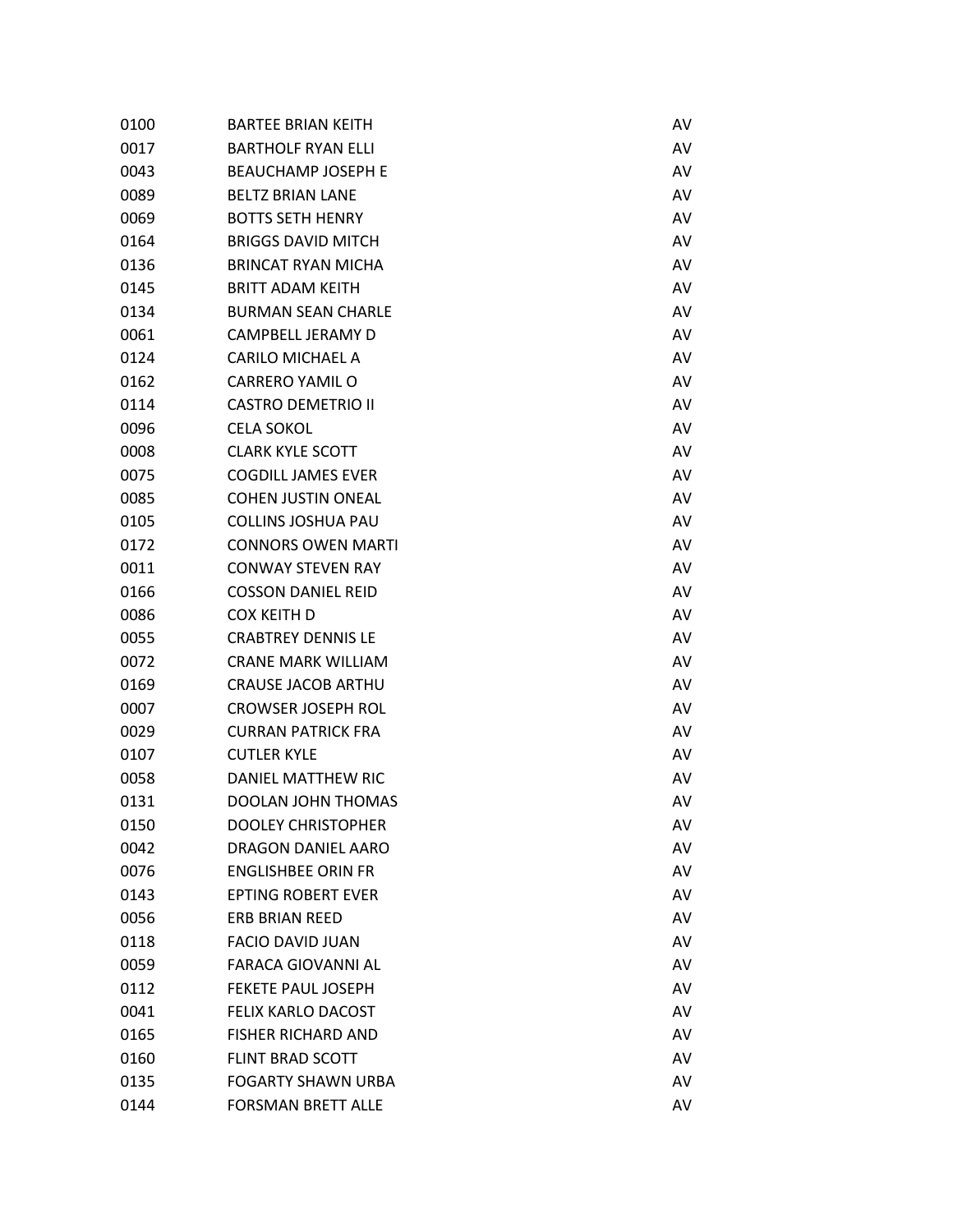| 0158 | <b>FREEMAN ROBERT WOO</b> | AV |
|------|---------------------------|----|
| 0152 | <b>FREUND STEVEN CRAI</b> | AV |
| 0137 | <b>FRUCHTNICHT CHRIST</b> | AV |
| 0003 | <b>GASTON BRIAN LEE</b>   | AV |
| 0087 | <b>GONZALES HEATHER J</b> | AV |
| 0005 | <b>GONZALES LOUIS MAR</b> | AV |
| 0104 | <b>GREGOIRE BENJAMIN</b>  | AV |
| 0006 | <b>GRIFFIE EDWARD BOO</b> | AV |
| 0140 | <b>HANEY TRAVIS MICHA</b> | AV |
| 0079 | <b>HARRIS JONATHAN WA</b> | AV |
| 0106 | <b>HENNINGER ROBERT T</b> | AV |
| 0120 | <b>HERMANSON CARL PHI</b> | AV |
| 0048 | <b>HERR ERIK THOMAS</b>   | AV |
| 0053 | <b>HODNETT JEFFREY AL</b> | AV |
| 0081 | <b>HOLMES JOHN RUSSEL</b> | AV |
| 0121 | <b>HOLMGREN ERIC VAN</b>  | AV |
| 0062 | <b>HUDSON ANDREW FLOY</b> | AV |
| 0148 | <b>HUDSON DEREK RICHA</b> | AV |
| 0138 | <b>HUFF ERIC GAVIN</b>    | AV |
| 0108 | <b>HUGHES AMMON IRA E</b> | AV |
| 0098 | <b>JESSE PETER R</b>      | AV |
| 0082 | JOHNSON JESSE LYNN        | AV |
| 0033 | <b>JONE RYAN MICHAEL</b>  | AV |
| 0052 | <b>JORDAN KEVIN SCHIN</b> | AV |
| 0036 | KING THAD MCFADYEN        | AV |
| 0116 | KINNEY ANTHONY MIC        | AV |
| 0067 | KOKOSZKA LEE EDWAR        | AV |
| 0170 | <b>KRAFT MARIKO CAMIL</b> | AV |
| 0125 | <b>LAMI JASON DANIEL</b>  | AV |
| 0156 | LANCE DAVID RAYMON        | AV |
| 0084 | LAZOWSKI JASON ROB        | AV |
| 0039 | LIFF JOSHUA EARL          | AV |
| 0080 | <b>LOBEL BRETT JARVIS</b> | AV |
| 0141 | LUKER JASON ANDREW        | AV |
| 0091 | LUTTRELL EDWARD AL        | AV |
| 0035 | <b>MACDONALD CHARLES</b>  | AV |
| 0025 | <b>MAGGIO MICHAEL JAM</b> | AV |
| 0070 | <b>MAHANY RYAN PATRIC</b> | AV |
| 0147 | <b>MALLARD COREY NELS</b> | AV |
| 0037 | <b>MARCEAUX JACOB COR</b> | AV |
| 0002 | <b>MARTIN JAMES EDWAR</b> | AV |
| 0083 | <b>MARTIN TYSON C</b>     | AV |
| 0129 | <b>MARTINEZORTA RAFAE</b> | AV |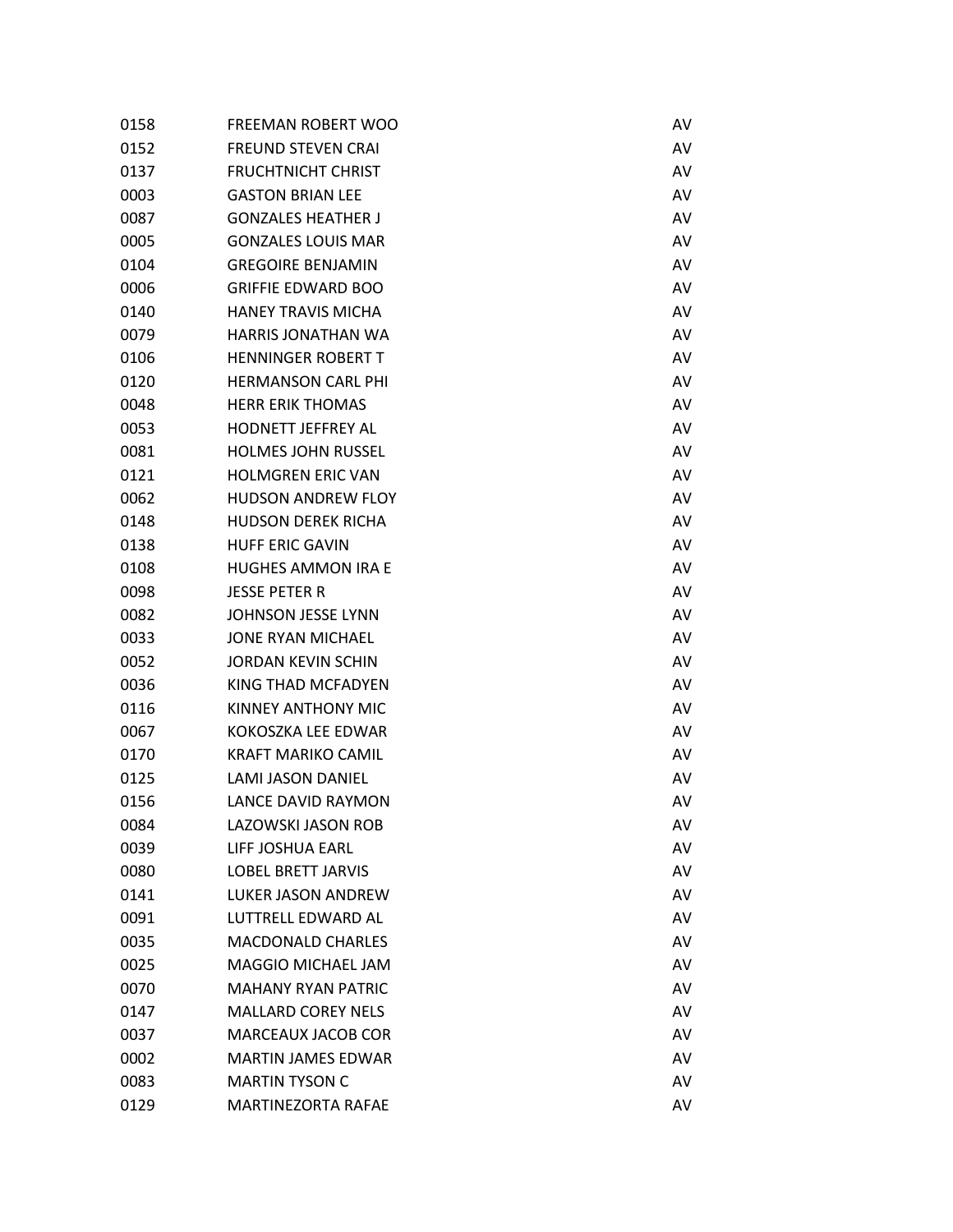| 0026 | <b>MASON JOSHUA LEROY</b> | AV |
|------|---------------------------|----|
| 0038 | MAYORAL JOSEPH ANT        | AV |
| 0012 | <b>MCCONEGHY DANIEL L</b> | AV |
| 0099 | <b>MCCORMACK JASON WI</b> | AV |
| 0130 | <b>MCDONALD CONSTANZI</b> | AV |
| 0034 | <b>MCKENNA WILLIAM TI</b> | AV |
| 0024 | <b>MCNEILL PAUL IAN</b>   | AV |
| 0031 | <b>MCUMBER BRIAN JAME</b> | AV |
| 0110 | <b>MESTAS STEPHEN FRA</b> | AV |
| 0044 | <b>METCALF MATTHEW DU</b> | AV |
| 0126 | MICHAUD AARON MICH        | AV |
| 0146 | <b>MILLER TIMOTHY IAN</b> | AV |
| 0074 | <b>MILLER TY STEPHEN</b>  | AV |
| 0123 | MING WAYNE EARL           | AV |
| 0015 | <b>MOMENY LEONARD SCO</b> | AV |
| 0066 | <b>MOON WILLIAM HOWAR</b> | AV |
| 0151 | <b>MOORE JASON BOYD</b>   | AV |
| 0139 | <b>MORRIS KEVIN JAMES</b> | AV |
| 0092 | <b>MOSHER JOSEPH CHAR</b> | AV |
| 0153 | <b>MOUGHON JOHN COLE</b>  | AV |
| 0057 | <b>MUNSON JOHN MICHAE</b> | AV |
| 0094 | MUSFELDT ANDREW CH        | AV |
| 0133 | <b>OBRIEN TERRY ALAN</b>  | AV |
| 0054 | <b>OGLESBY HEATHER EL</b> | AV |
| 0077 | <b>OMALLEY MICHAEL DA</b> | AV |
| 0013 | ORAMA ESTEBAN OBDU        | AV |
| 0159 | <b>OTTO MICHAEL WINTE</b> | AV |
| 0009 | <b>OXLEY BRIAN THOMAS</b> | AV |
| 0004 | PAGE COLIN MICHAEL        | AV |
| 0065 | <b>PARKS BRIAN VINCEN</b> | AV |
| 0051 | PHILLIPS ROBERT BE        | AV |
| 0102 | PLATT WILLIAM THOM        | AV |
| 0168 | RAMOSDELRIO CARLOS        | AV |
| 0167 | <b>RICHARDS JASON ERI</b> | AV |
| 0047 | RINK DAMIEN MICHAE        | AV |
| 0117 | ROBERTS JEFFREY CO        | AV |
| 0157 | ROCHA JESUS RAMIRO        | AV |
| 0113 | ROSE MATTHEW FREEM        | AV |
| 0073 | ROTH WILLIAM SAVAN        | AV |
| 0021 | <b>RUGER JASON SCOTT</b>  | AV |
| 0071 | RYAN JAMES MICHAEL        | AV |
| 0068 | SAARI TREVOR JON          | AV |
| 0109 | SALDANA GABRIEL           | AV |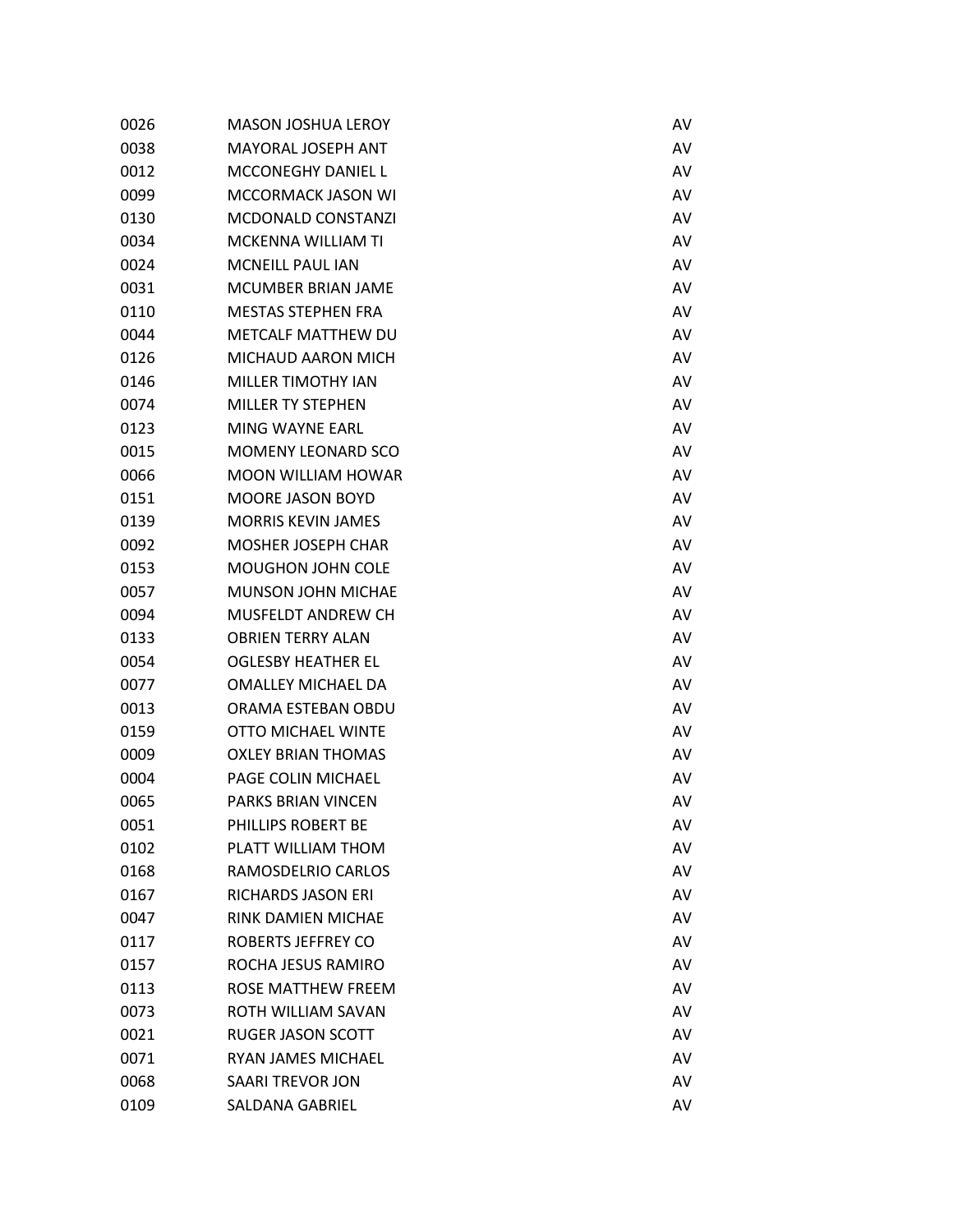| 0030 | SATTAZAHN BOBBY SH        | AV |
|------|---------------------------|----|
| 0018 | SCHAFER FELICIA MA        | AV |
| 0155 | <b>SCHROEDER STEPHEN</b>  | AV |
| 0040 | <b>SCUDDER DARIN RAY</b>  | AV |
| 0014 | <b>SEARS BRANDON KYLE</b> | AV |
| 0101 | <b>SHREWSBURY TIMOTHY</b> | AV |
| 0119 | <b>SMITH STANLEY ISAA</b> | AV |
| 0163 | <b>SPEARS JERRY WAYNE</b> | AV |
| 0149 | SPIRI JAMES JOSEPH        | AV |
| 0115 | <b>STONE RYAN CORDELL</b> | AV |
| 0032 | STRABALA RALEIGH W        | AV |
| 0090 | SYMKOWICK JEREMY R        | AV |
| 0088 | <b>THOMAS AARON RAY</b>   | AV |
| 0016 | <b>TORRES HECTOR M</b>    | AV |
| 0050 | <b>TURNER MICHAEL JOE</b> | AV |
| 0097 | UTTERBACK KEVIN LA        | AV |
| 0046 | <b>VALENCIA JIMMY CAR</b> | AV |
| 0093 | <b>VILLANUEVA MARK RY</b> | AV |
| 0020 | WARE ROBERT MARSHA        | AV |
| 0128 | WARREN JASON DAVID        | AV |
| 0103 | <b>WELLENREUTHER SASC</b> | AV |
| 0060 | <b>WHALEN CHRISTOPHER</b> | AV |
| 0049 | <b>WHITE GREGORY DEAN</b> | AV |
| 0127 | <b>WILKERSON ZACHARY</b>  | AV |
| 0161 | <b>WINGERT GARY HARLA</b> | AV |
| 0022 | <b>WISE ELTON LEONARD</b> | AV |
| 0010 | <b>WOLFARTH RONALD DA</b> | AV |
| 0028 | <b>WOODS WILLIAM DAVI</b> | AV |
| 0154 | <b>WRIGHT RICHARD DAV</b> | AV |
| 0078 | YORK DANIEL LEE           | AV |
| 0001 | ZALEWSKI JOSEPH CL        | AV |
| 0122 | ZAMORA CHRISTOPHER        | AV |
|      |                           |    |

## Chief Warrant Officer Five (Aviation)

| <b>SEQ</b> | <b>NAME</b>               | <b>BR</b> |
|------------|---------------------------|-----------|
| 0012       | ATKINSON SHAYNE MI        | AV        |
| 0001       | <b>BINKOWSKI EDWARD S</b> | AV        |
| 0006       | <b>BOISE THOMAS BRIAN</b> | AV        |
| 0016       | <b>CORSARO MICHAEL AN</b> | AV        |
| 0017       | DEBOER LOURIE ANN         | AV        |
| 0013       | <b>GLATHAR RYAN CLAYT</b> | AV        |
| 0018       | <b>HARPER SCOTT CRAIG</b> | AV        |
| 0010       | <b>HIGGINS THOMAS JUD</b> | AV        |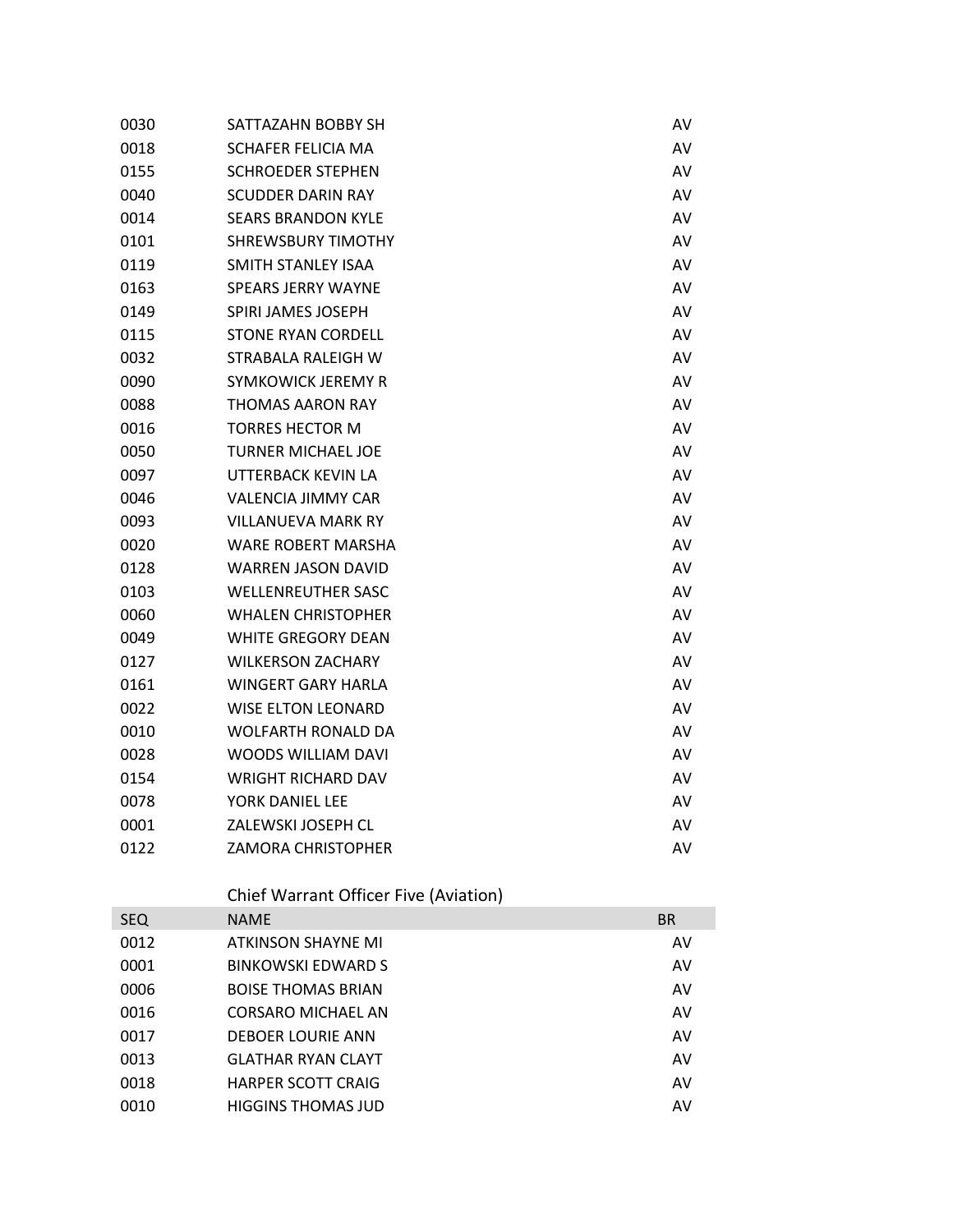| 0025 | <b>HIRTLE JARED PAUL</b>  | AV |
|------|---------------------------|----|
| 0015 | <b>HYER JASON WILLIAM</b> | AV |
| 0024 | KADUR STEFAN EARL         | AV |
| 0008 | KNOX BERND HELMUT         | AV |
| 0020 | LITAKER BERNARD ER        | AV |
| 0002 | MCGETTIGAN BOBETTE        | AV |
| 0004 | <b>MOORE SCOTT ERIC</b>   | AV |
| 0011 | NAGER WILLIAM PATR        | AV |
| 0019 | <b>OLDHAM LANCE EUGEN</b> | AV |
| 0023 | RAYBURN JASON KEIT        | AV |
| 0003 | SILER MICHAEL JAME        | AV |
| 0014 | <b>VILLARREAL ROBERTO</b> | AV |
| 0007 | <b>WARD GRAHAM</b>        | AV |
| 0009 | WICKENHAGEN RYAN P        | AV |
|      |                           |    |

Chief Warrant Officer Three (Tech)

| <b>SEQ</b> | <b>NAME</b>               | <b>BR</b> |
|------------|---------------------------|-----------|
| 0109       | <b>ABRUSCATO JOSEPH P</b> | AD        |
| 0024       | <b>ACEVEDO ROBERTO</b>    | OD        |
| 0021       | <b>ADAMS LAWRENCE JOS</b> | <b>SC</b> |
| 0385       | <b>AGEE DESMOND TERRI</b> | <b>SC</b> |
| 0060       | <b>AGUILAR ISAAC</b>      | MI        |
| 0611       | AIKMAN SEAN MICHAE        | <b>FA</b> |
| 0049       | ALGFRNONWALLACF KA        | QM        |
| 0543       | <b>ALLEN JESSE MICHAE</b> | MI        |
| 0541       | <b>ALTIZER ROBERT JEF</b> | MI        |
| 0296       | AMERSON NATHAN DOY        | MI        |
| 0194       | <b>ANDERSON CHRISTIAN</b> | <b>SF</b> |
| 0486       | ANDERSON JAHMAL AH        | TC        |
| 0172       | ANDERSON JEFFERY M        | <b>SC</b> |
| 0238       | <b>ANDERSON ROSHAUN</b>   | QM        |
| 0605       | <b>ANDERSON TIFFANY N</b> | <b>SC</b> |
| 0576       | <b>ARANGO ANDRES</b>      | OD        |
| 0236       | <b>ASARE ISHMAEL KWAS</b> | OD        |
| 0387       | <b>BACCOUS TIMOTHY LA</b> | OD        |
| 0368       | <b>BAGOSBAH STEPHEN E</b> | AG        |
| 0019       | <b>BAILEY ERDY MALANU</b> | <b>SC</b> |
| 0507       | <b>BARKER ERIC DALE J</b> | AV        |
| 0082       | <b>BARTLEY DUPREE MOL</b> | AV        |
| 0262       | <b>BARTLEY MICHAEL CO</b> | OD        |
| 0382       | <b>BASKIN TRAVIS SHAM</b> | <b>SC</b> |
| 0066       | <b>BASS GLENN RAY II</b>  | OD        |
| 0456       | <b>BAVIS RICHARD BRIA</b> | FA        |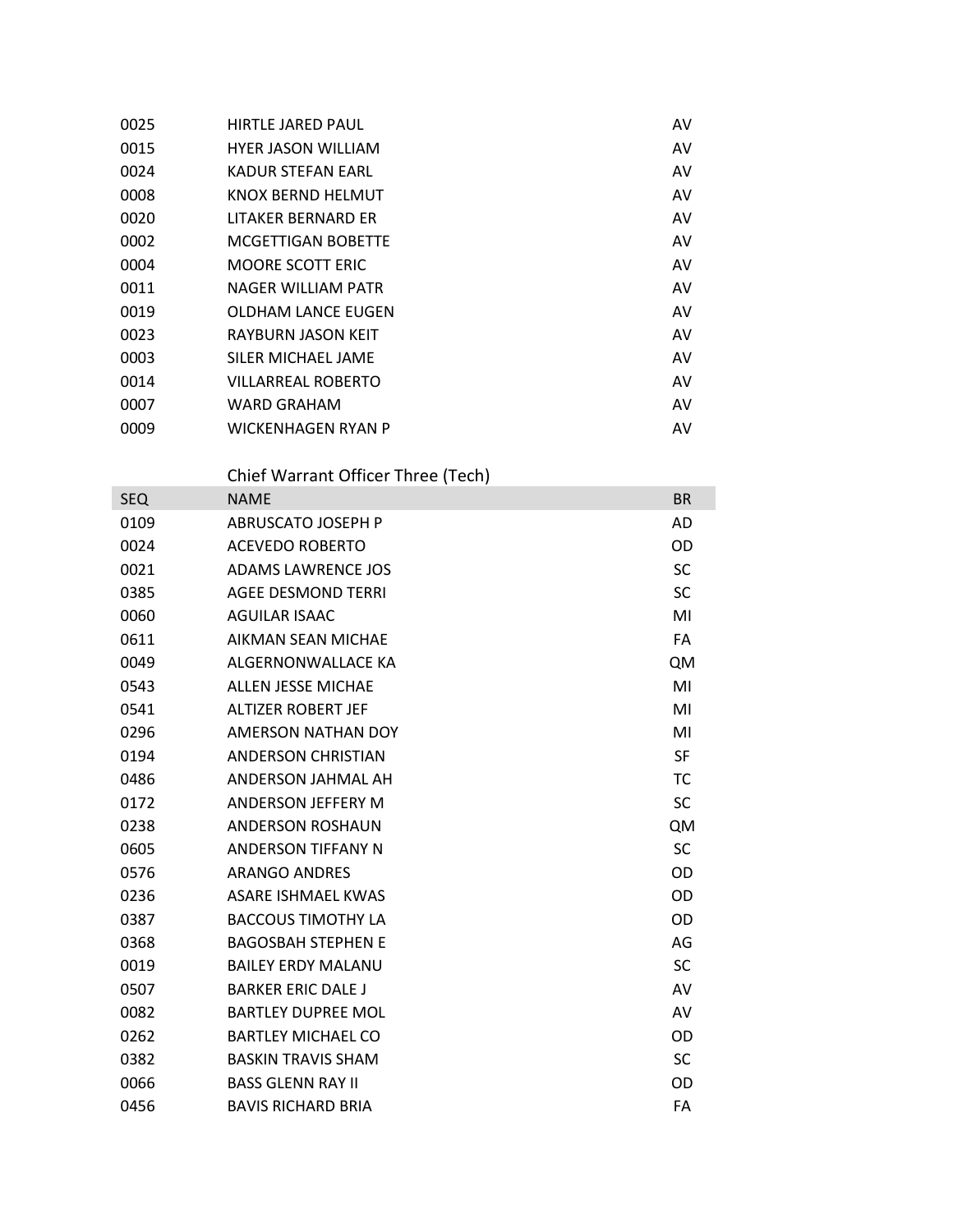| 0565 | <b>BELLAMY RICHARD AL</b> | OD        |
|------|---------------------------|-----------|
| 0113 | <b>BENEKE JAMES ELDRE</b> | SC        |
| 0275 | <b>BENNETT KEVIN M</b>    | MI        |
| 0203 | <b>BENOIT JULIAN EUGE</b> | OD        |
| 0043 | <b>BENSON GREGORY ANT</b> | <b>QM</b> |
| 0466 | <b>BENSON LASHONDA C</b>  | <b>TC</b> |
| 0425 | <b>BERGSTROM MICHAEL</b>  | SF        |
| 0372 | <b>BERMUDEZ JOSE M</b>    | EN        |
| 0527 | <b>BERNAL CHANEL DEAN</b> | SC        |
| 0474 | <b>BERNARD BARRINGTON</b> | <b>QM</b> |
| 0388 | <b>BERRIOS WENDY JANE</b> | AG        |
| 0308 | <b>BEUMER JOHN FRANCI</b> | MI        |
| 0597 | <b>BILLINGS DAMETRIUS</b> | FA        |
| 0445 | <b>BISEL JEFFREY ALLE</b> | FA        |
| 0167 | <b>BLACHARSKI ANTHONY</b> | AV        |
| 0050 | <b>BLEIFIELD DANIEL L</b> | AG        |
| 0287 | <b>BLIMLINE CARL EUGE</b> | MI        |
| 0549 | <b>BODDIE QUINTON LER</b> | AV        |
| 0033 | <b>BOGGS LAWRENCE HAR</b> | SC        |
| 0471 | <b>BOLDT KARI ANN</b>     | MP        |
| 0160 | <b>BONDS JAMES MATTHE</b> | MI        |
| 0422 | <b>BOSTIC FRANK TODD</b>  | SF        |
| 0261 | <b>BOTIN JOKER ALANGC</b> | OD        |
| 0017 | <b>BOYD JASON GRIFFIN</b> | MI        |
| 0435 | <b>BOYLE MICHAEL JAME</b> | SF        |
| 0354 | <b>BRADLEY CHRISTOPHE</b> | MI        |
| 0531 | <b>BRAUN JONATHAN KYL</b> | AV        |
| 0016 | <b>BRINGMANN NORMAN L</b> | SC        |
| 0314 | <b>BRONDSEMA MICHAEL</b>  | SC        |
| 0048 | <b>BROOKS JAMIE ALAN</b>  | <b>QM</b> |
| 0209 | <b>BROWN JASON ALFRED</b> | FA        |
| 0561 | <b>BROWN TAVARUS MONT</b> | AG        |
| 0001 | <b>BROWNSEARCY SATORI</b> | EN        |
| 0255 | <b>BRYAN BRANDON CARL</b> | OD        |
| 0052 | <b>BRYANT AARON LEROY</b> | <b>QM</b> |
| 0041 | <b>BUCKLEY CHERILYN J</b> | OD        |
| 0298 | <b>BUMANN GREGORY MIC</b> | MI        |
| 0289 | <b>BUNDY DONNA LEE</b>    | VC        |
| 0437 | <b>BURCH JOSHUA LEE</b>   | <b>SF</b> |
| 0444 | <b>BURGESS HARRY L II</b> | FA        |
| 0219 | <b>BURT NICHOLAS LAMA</b> | FA        |
| 0374 | <b>BURTON ERICA DAMIS</b> | AG        |
| 0542 | <b>BUTLER GLENN JOSEP</b> | FA        |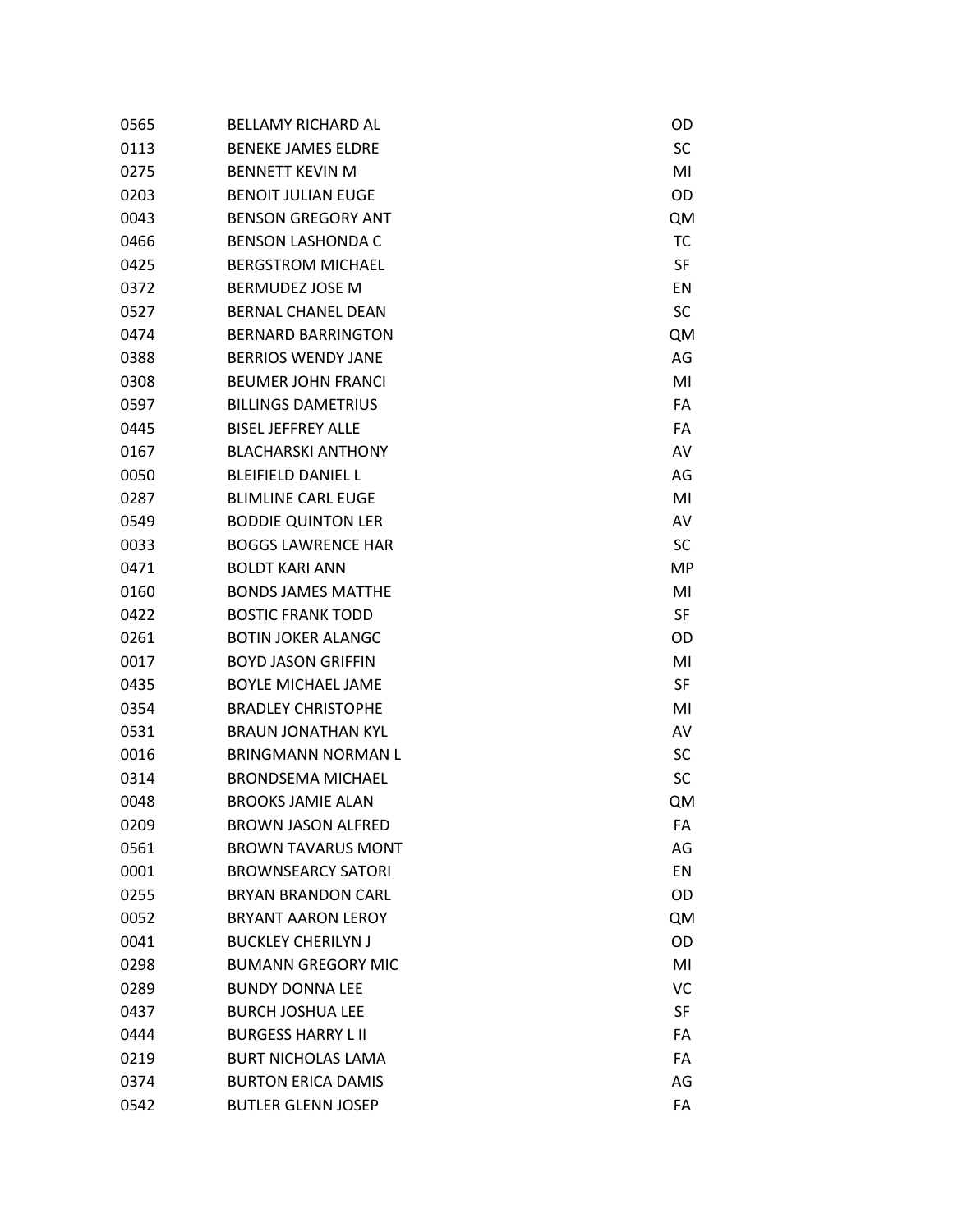| 0026 | <b>BYNUM ROBERT LEE J</b> | OD        |
|------|---------------------------|-----------|
| 0590 | <b>CABRERA JANOI</b>      | AV        |
| 0319 | CADENA DANIEL ANTH        | <b>QM</b> |
| 0036 | CALDERAFAVELA EDUA        | AG        |
| 0140 | <b>CALDWELL FREDERICK</b> | OD        |
| 0442 | <b>CALLOWAY CEDRIC</b>    | <b>QM</b> |
| 0427 | <b>CALONJE SEGUNDO T</b>  | SF        |
| 0087 | <b>CAMERON ANTHONY RO</b> | MI        |
| 0513 | <b>CAMP CONRAD JUSTIN</b> | OD        |
| 0074 | <b>CARBALLO FREDDY EM</b> | MI        |
| 0534 | <b>CARRIGAN PETER IVA</b> | MI        |
| 0530 | CASSADA WILLIAM JA        | SC        |
| 0326 | CASSIDY CATENA LYN        | OD        |
| 0333 | <b>CASSIDY JOANIE LYN</b> | <b>QM</b> |
| 0132 | <b>CELESTINO JASON AN</b> | OD        |
| 0165 | <b>CHAMBERS WILLIAM R</b> | MI        |
| 0424 | CHAVEZ ALFREDO SAN        | SF        |
| 0189 | <b>CHILTON CHRISTOPHE</b> | SC        |
| 0381 | <b>CHRISTIAN TEAWINE</b>  | SC        |
| 0603 | <b>CLARK SCOTT JULIAN</b> | FA        |
| 0379 | <b>CLARKE ALVIN AUGUS</b> | AG        |
| 0318 | <b>CLAYTON CHRISTOPHE</b> | SC        |
| 0239 | <b>COBB THOMAS JAMES</b>  | AD        |
| 0378 | <b>COCHRANE ALEXANDER</b> | MI        |
| 0562 | <b>COLBY SHANNON PERC</b> | MI        |
| 0231 | <b>COLE SIDNEY GRANT</b>  | MI        |
| 0462 | <b>COOK WILLIAM TODD</b>  | MP        |
| 0181 | <b>COOPER ERIC SHAWN</b>  | AV        |
| 0483 | <b>CORNEJO VICTOR JES</b> | MI        |
| 0200 | <b>CORNETT JOSHUA DAL</b> | SF        |
| 0453 | <b>COSLOW JESSE DEAN</b>  | AV        |
| 0476 | <b>COTTONEGRON JOSE L</b> | MI        |
| 0119 | <b>COURSON BRADLEY JA</b> | AV        |
| 0551 | <b>COVINGTON FARLEY S</b> | MI        |
| 0341 | <b>CRAVEN LARRY JOHN</b>  | MI        |
| 0384 | <b>CRAWFORD DORANE O</b>  | AG        |
| 0511 | <b>CROSSMAN TERESA KA</b> | EN        |
| 0131 | <b>CRUZSANCHEZ CARLOS</b> | OD        |
| 0051 | <b>DABREO ROY FRANCIS</b> | <b>QM</b> |
| 0123 | <b>DAIGLE MICHAEL HEN</b> | OD        |
| 0157 | DAMBOISE CHUCK SCO        | MI        |
| 0006 | DANE TANNER AUSTIN        | AV        |
| 0547 | DARK JOSEPH MICHAE        | MI        |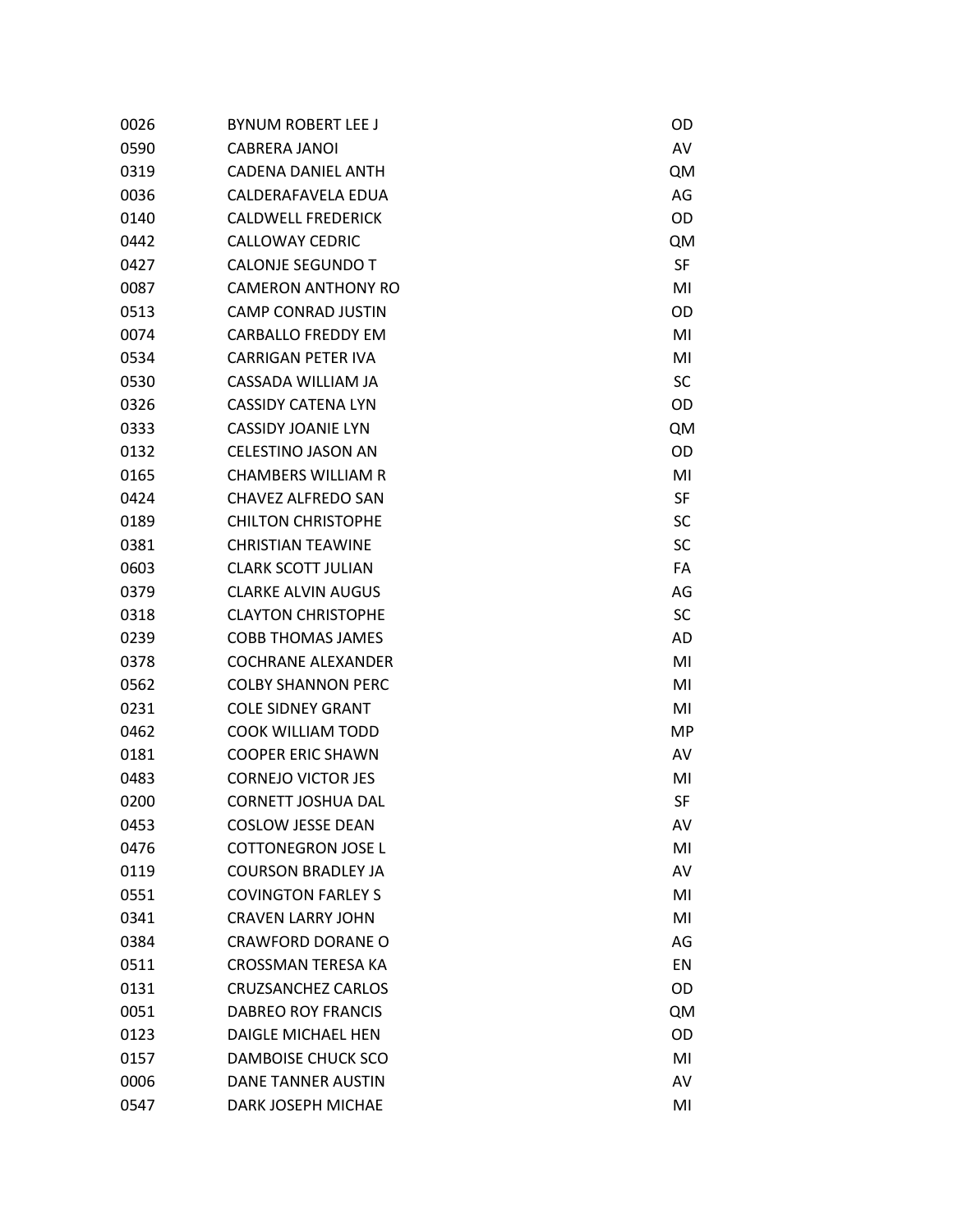| 0186 | DAUGHERTY NEIL ASH        | SC        |
|------|---------------------------|-----------|
| 0177 | <b>DAVIES DANIELA ELI</b> | SC        |
| 0071 | <b>DAVIS ALVIS EDWARD</b> | OD        |
| 0300 | DAVIS ANDREW HUDSO        | MI        |
| 0371 | DAVIS CHARLES EDWA        | OD        |
| 0097 | DAVIS MALCOLM LEST        | SC        |
| 0423 | DAY MARK ANDREW           | <b>SF</b> |
| 0347 | <b>DEBLANC ANDY PAUL</b>  | OD        |
| 0284 | DELAMORA RAMON ANT        | MP        |
| 0202 | <b>DELANEY JARED JAY</b>  | AG        |
| 0169 | DELAROSA ARMANDO B        | MP        |
| 0295 | <b>DELEON ADRIAN</b>      | MI        |
| 0226 | <b>DELGESSO CHRISTOPH</b> | MI        |
| 0361 | <b>DELVALLE KENNETH</b>   | MI        |
| 0348 | <b>DEMETRIFF KATHERIN</b> | MI        |
| 0065 | <b>DEOCAMPO MARVIN FE</b> | OD        |
| 0176 | <b>DESHIELDS BENJAMIN</b> | AG        |
| 0249 | DIAZ JESSICA JESEN        | QM        |
| 0182 | <b>DICKINSON WILLIAM</b>  | SC        |
| 0143 | <b>DILEY DAVID ALLEN</b>  | EN        |
| 0178 | DILLARD JAMES KELV        | AG        |
| 0013 | DIWA PHILIP CAESAR        | AG        |
| 0588 | <b>DOEBELE PHILLIP AN</b> | <b>SF</b> |
| 0270 | <b>DOEGAH PERRY KOFI</b>  | MP        |
| 0014 | DOOLEY JIN K              | QM        |
| 0332 | <b>DORLOUIS NUSEN</b>     | QM        |
| 0306 | <b>DOUGAN SEAN MICHAE</b> | OD        |
| 0546 | DOUGLAS AMANDA KAY        | MI        |
| 0481 | <b>DOUGLAS CADENE TOD</b> | QM        |
| 0192 | <b>DOUGLAS RODNEY RAY</b> | <b>SF</b> |
| 0593 | DOZIER BENJAMIN AL        | MP        |
| 0574 | <b>DRAKE ANDREW JOSEP</b> | OD        |
| 0322 | <b>DUDLEY KIM DENISE</b>  | <b>QM</b> |
| 0504 | <b>DUENAS GENETHOMAS</b>  | MI        |
| 0161 | DUNLAP JOHN WILLIA        | MP        |
| 0557 | <b>DUPLECHIN CHARLES</b>  | OD        |
| 0452 | <b>EDGETT ANTHONY JOS</b> | <b>QM</b> |
| 0477 | <b>ELLER PATRICK ALLE</b> | <b>MP</b> |
| 0552 | <b>ELROD LARRY CASTAD</b> | SC        |
| 0411 | ENGELHARDT DAVID A        | SC        |
| 0125 | <b>EPPERSON MICHAEL W</b> | AD        |
| 0031 | <b>ESTER RODRIQUEZ DE</b> | SC        |
| 0383 | <b>ESTRADA JOSE LUIS</b>  | SC        |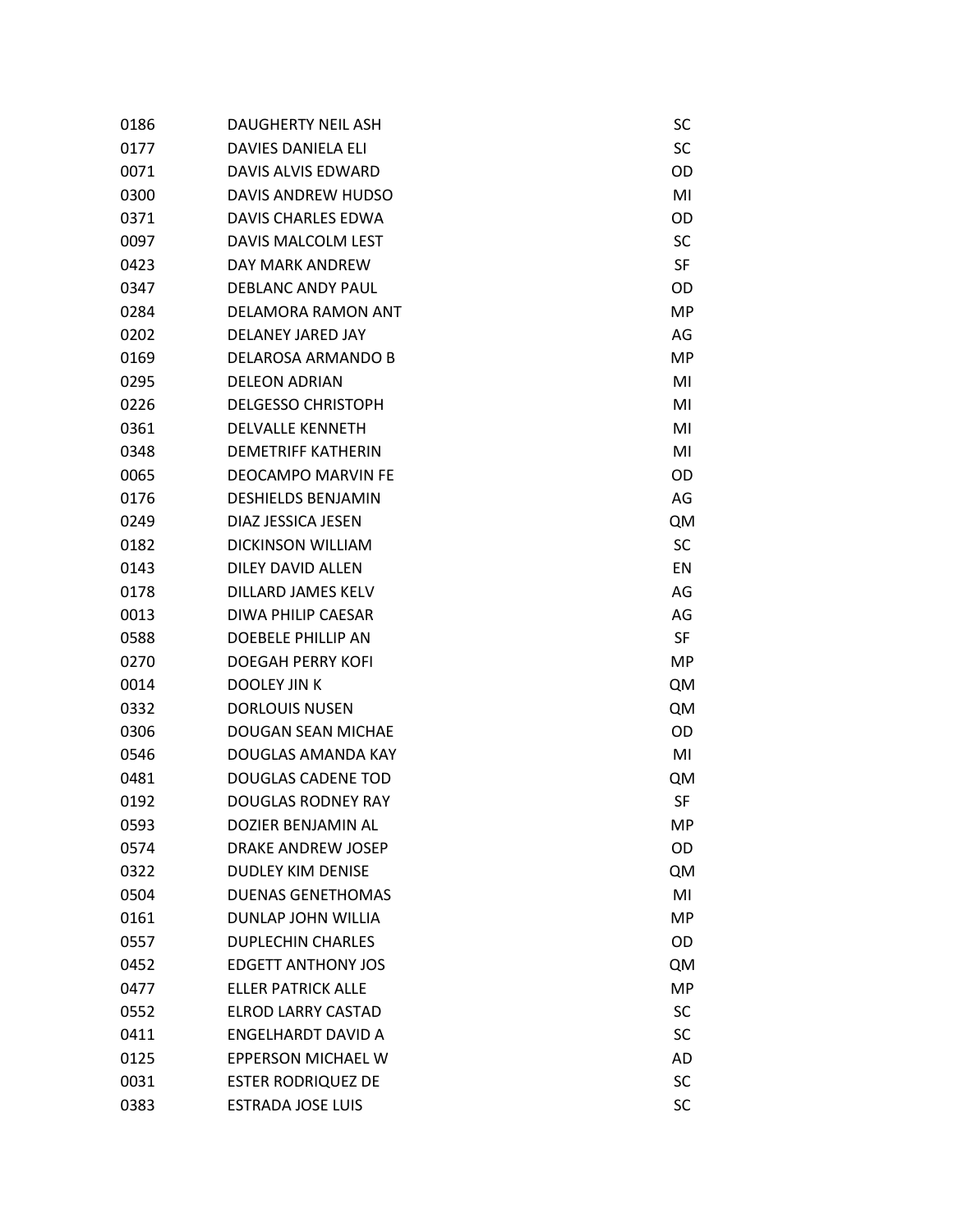| 0535 | ETZLER FREDDIE LEW        | MI        |
|------|---------------------------|-----------|
| 0215 | <b>EVANS LASSUNTA LAV</b> | OD        |
| 0230 | <b>EVERLY MATTHEW LEE</b> | OD        |
| 0320 | <b>FARROW TREVOR JAMA</b> | <b>QM</b> |
| 0430 | <b>FEATHERS JOHN AARO</b> | SF        |
| 0032 | FELDMAN DANIEL FRA        | SC        |
| 0054 | <b>FETTIG JEREMY RAY</b>  | MI        |
| 0080 | <b>FIEBER BRIDGET ANI</b> | MI        |
| 0112 | <b>FISHER JASON MICHA</b> | AD        |
| 0246 | <b>FLEARY DWIGHT DANI</b> | <b>QM</b> |
| 0394 | <b>FLECK NICHOLAS LAW</b> | EN        |
| 0408 | <b>FLEWELLEN MARCUS L</b> | SC        |
| 0489 | <b>FLORES JOHN ERIC</b>   | MI        |
| 0224 | <b>FOLLETT CHRISTINA</b>  | MI        |
| 0307 | <b>FOLOWELL KRISTI LY</b> | MI        |
| 0584 | <b>FORD JASON DAVID</b>   | SF        |
| 0524 | <b>FOUNTAIN BARRY WIL</b> | SC        |
| 0380 | <b>FRANKLIN ROBERT TY</b> | SC        |
| 0409 | <b>FRANZ MICHAEL JOSE</b> | AG        |
| 0166 | <b>FRASER DEREK JOHN</b>  | MI        |
| 0099 | <b>FREDMONSKY GREGORY</b> | OD        |
| 0084 | <b>FRENCH PAUL ALLEN</b>  | MI        |
| 0136 | <b>FRYE KENT ALLEN</b>    | EN        |
| 0526 | <b>FULLER COREY CORTE</b> | AD        |
| 0088 | <b>FULLER FREDRICK AN</b> | OD        |
| 0386 | <b>GALLEGOS MIGUEL JR</b> | SC        |
| 0141 | <b>GAMMON MICHAEL JAM</b> | OD        |
| 0401 | <b>GARCIA DONNY ROBER</b> | MI        |
| 0548 | <b>GARLOCK JONATHAN R</b> | MI        |
| 0488 | <b>GAYLE TREVOR KETRO</b> | EN        |
| 0061 | <b>GAYNORMAIORIELLO C</b> | MI        |
| 0268 | <b>GIBBS TARA NICOLE</b>  | AD        |
| 0365 | <b>GIBSON KELSEY BYER</b> | MI        |
| 0449 | <b>GILLIAM SELINA</b>     | <b>QM</b> |
| 0142 | <b>GOBLE MATTHEW KEIT</b> | EN        |
| 0263 | <b>GONZALES CATHERINE</b> | <b>OD</b> |
| 0403 | <b>GOODMAN MARSHALL C</b> | <b>OD</b> |
| 0266 | <b>GOPIE SHEKURA MARI</b> | <b>OD</b> |
| 0339 | <b>GORDON JACK ANTONI</b> | SC        |
| 0068 | <b>GORDON MICHAEL STE</b> | AD        |
| 0267 | <b>GOULD WILLIAM JOSE</b> | AD        |
| 0282 | <b>GRAHAM TONI MEREDI</b> | MP        |
| 0313 | <b>GREEN JAMIE LASHAU</b> | SC        |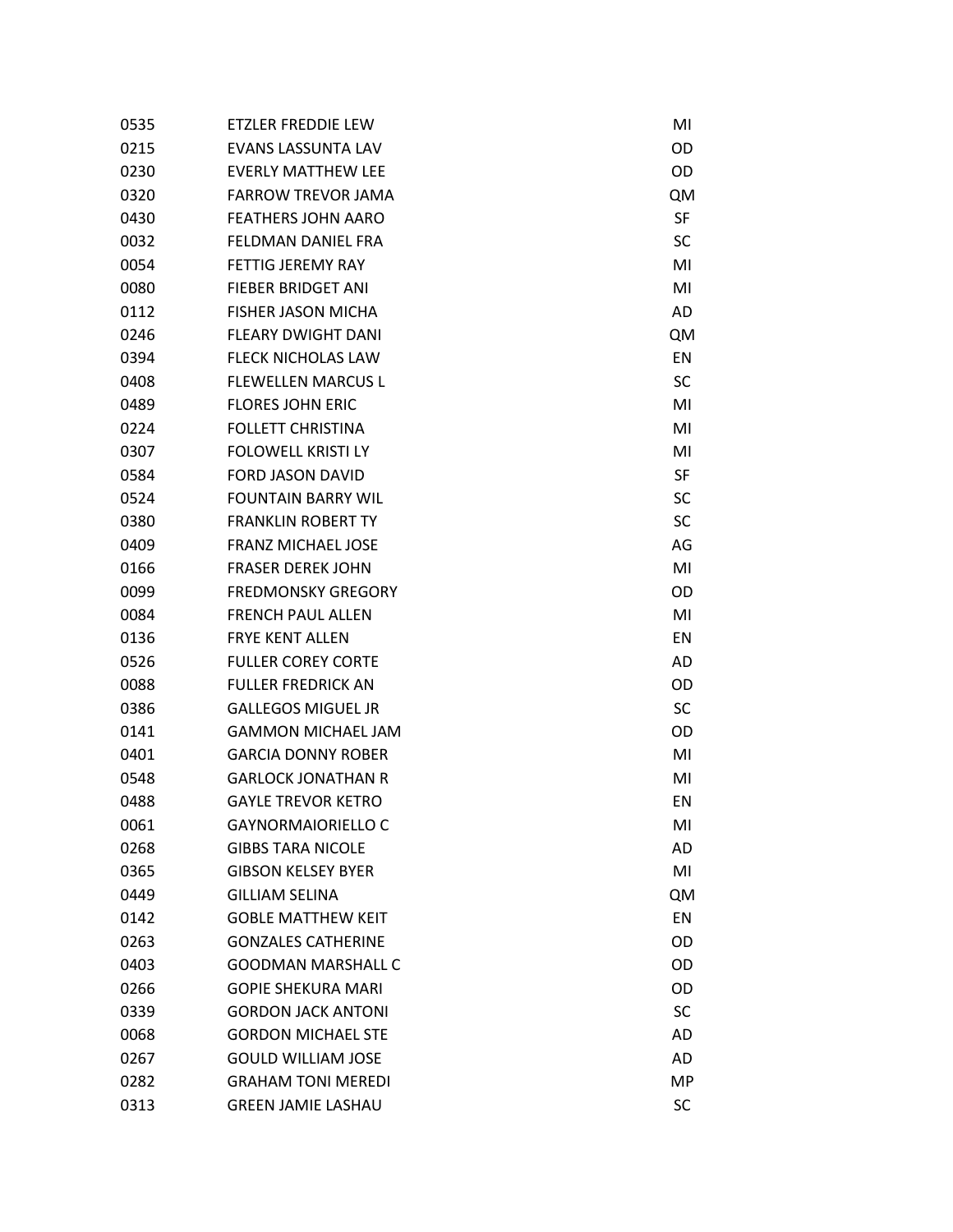| 0055 | <b>GREEN TOMICKO MICH</b> | SC        |
|------|---------------------------|-----------|
| 0351 | <b>GREENE JACOB M</b>     | SC        |
| 0544 | <b>GRENZ MICHAEL KING</b> | MI        |
| 0410 | <b>GRIFFITH LAKESHA S</b> | AG        |
| 0188 | <b>GROSS MEGAN</b>        | AG        |
| 0600 | <b>GROVES RYAN GERALD</b> | FA        |
| 0022 | <b>GUINOTTE RICHARD P</b> | OD        |
| 0030 | <b>GULIFORD KEVIN DWA</b> | SC        |
| 0434 | <b>GUMM ELI ARNOLD</b>    | SF        |
| 0310 | <b>GUZMAN ANAHI A</b>     | JA        |
| 0494 | <b>HAFEN JARED SHAWN</b>  | MI        |
| 0104 | <b>HALIDAY BRADLEY KE</b> | OD        |
| 0269 | <b>HALL KATHY ANN</b>     | MI        |
| 0095 | <b>HAMILTON RICHARD G</b> | MI        |
| 0195 | <b>HANDY DAVID LLOYD</b>  | SF        |
| 0106 | HANNAH CATHERINE A        | AD        |
| 0312 | <b>HARMON RYAN MACPHE</b> | OD        |
| 0594 | <b>HARRELL STEVEN GRE</b> | FA        |
| 0027 | <b>HAWTHORNE MARCUS D</b> | SC        |
| 0164 | <b>HEATH LISA MARIE</b>   | MI        |
| 0436 | <b>HEAVNER ZANE EDWAR</b> | SF        |
| 0592 | <b>HECK WILLIS DALE I</b> | FA        |
| 0207 | <b>HEGARTY DENNIS PAT</b> | <b>TC</b> |
| 0274 | <b>HEINTZ CHARLES EVE</b> | MI        |
| 0492 | <b>HEISER JAMES CHRIS</b> | SC        |
| 0480 | <b>HELLAND MICHEL DER</b> | MP        |
| 0532 | <b>HEMINGWAY DAVID JO</b> | AD        |
| 0342 | <b>HENNEQUIN AARON MA</b> | MI        |
| 0025 | <b>HENNESSEE COLIN SC</b> | AD        |
| 0418 | <b>HENRY CAMILLA JOLE</b> | AG        |
| 0299 | <b>HENTKOWSKI JOSHUA</b>  | OD        |
| 0463 | <b>HILDABRAND BRENT R</b> | MP        |
| 0525 | <b>HILL JIMMIE TYSHAW</b> | SC        |
| 0012 | <b>HILL RICARDO LASAL</b> | <b>QM</b> |
| 0127 | <b>HILLARD CEDRIC TER</b> | OD        |
| 0344 | <b>HINES MATTHEW ROWE</b> | MI        |
| 0137 | <b>HIX JEREMY DAVID</b>   | OD        |
| 0459 | <b>HOLSEY JOHNATHAN W</b> | AG        |
| 0406 | <b>HOOVER KRISTAL IRE</b> | AV        |
| 0153 | <b>HORN TODD WESTON</b>   | AV        |
| 0472 | <b>HORNBAKER BRYAN EA</b> | <b>QM</b> |
| 0038 | <b>HORNE KATINA VACHE</b> | SC        |
| 0008 | HORTON JASON JAVON        | SC        |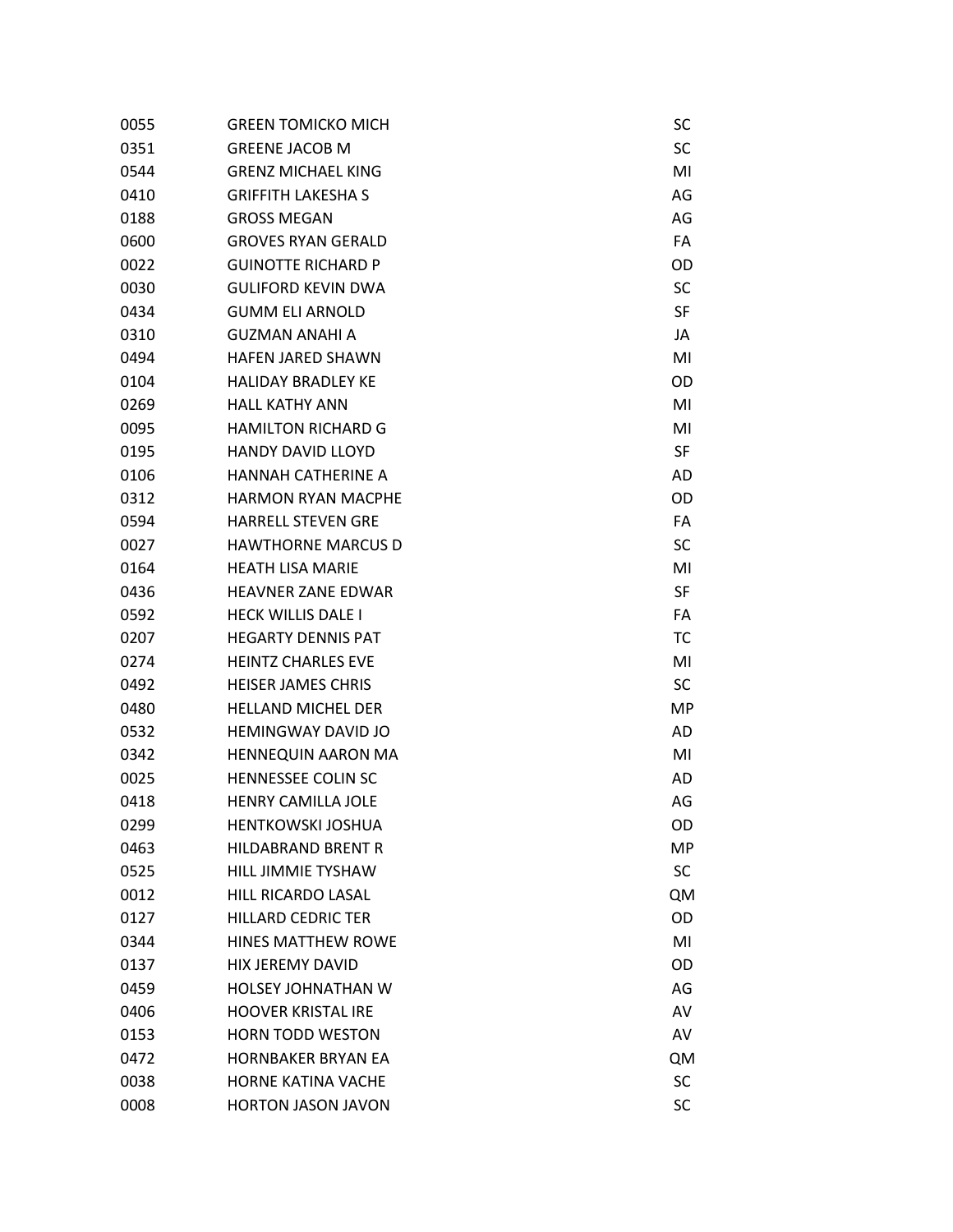| 0438 | <b>HOUCHENS ERIC TYRO</b> | <b>QM</b> |
|------|---------------------------|-----------|
| 0225 | <b>HOUSTON ROBERT PET</b> | FA        |
| 0612 | <b>HUBBARD CHRISTOPHE</b> | MP        |
| 0111 | <b>HUDGINS NICOLE KRI</b> | AD        |
| 0259 | HUDSON JOHN DAVID         | <b>AD</b> |
| 0334 | <b>HUDSON LAMONT DEON</b> | QM        |
| 0359 | <b>HUGULEY ANCA</b>       | MI        |
| 0482 | <b>HUME ERICK JAMES</b>   | EN        |
| 0505 | <b>HUNTER DALE WALTER</b> | MI        |
| 0042 | <b>HURST JASON LEE</b>    | SC        |
| 0450 | <b>HUTCHINSON ANUSHA</b>  | <b>QM</b> |
| 0607 | <b>HUTCHINSON JOSEPH</b>  | OD        |
| 0285 | <b>HUTCHINSON JUSTIN</b>  | SC        |
| 0290 | <b>IDOL SEAN ANTHONY</b>  | MI        |
| 0075 | <b>INGALLINERA VINCEN</b> | MI        |
| 0227 | <b>INGRAM TORRYEAN JA</b> | JA        |
| 0367 | <b>IRVIN BOBBY EUEL J</b> | <b>TC</b> |
| 0208 | <b>IVEY JAMES MICHAEL</b> | <b>QM</b> |
| 0271 | <b>IVINS ERIC JAMES</b>   | MI        |
| 0369 | <b>JACK RONALD ANTON</b>  | OD        |
| 0604 | <b>JACKSON ANTHONY</b>    | AV        |
| 0124 | <b>JACKSON MICHAEL DA</b> | AV        |
| 0537 | <b>JARVIS CURTIS NATH</b> | OD        |
| 0138 | <b>JEMMOTT SHIRLON ON</b> | OD        |
| 0498 | <b>JEWELL ADAM ROY</b>    | MI        |
| 0538 | <b>JILEK DALE PATRICK</b> | MI        |
| 0470 | <b>JOHNSON COREY DEWA</b> | <b>QM</b> |
| 0162 | <b>JOHNSON GEOFFREY S</b> | MI        |
| 0356 | <b>JOHNSON JAMES MICH</b> | OD        |
| 0349 | <b>JOHNSON JEREMIAH</b>   | MI        |
| 0555 | JOHNSON SHEREE SHE        | AG        |
| 0441 | <b>JOLLY REYNOLDS III</b> | FA        |
| 0392 | <b>JONES CHAD STEVEN</b>  | SC        |
| 0455 | <b>JONES DAVID ALAN</b>   | <b>QM</b> |
| 0402 | <b>JONES JAMES III</b>    | SC        |
| 0214 | <b>JONES JEREMIAH</b>     | <b>QM</b> |
| 0221 | <b>JONES MATTHEW FRAN</b> | <b>TC</b> |
| 0559 | <b>JORDAN ERIKA ESTHE</b> | AG        |
| 0467 | <b>JOSHUA AERONICA LA</b> | <b>QM</b> |
| 0002 | <b>JOY ANDREA LEIGH</b>   | SC        |
| 0228 | <b>KARGBO SANTIGI</b>     | <b>QM</b> |
| 0171 | <b>KELLENBERGER CHRIS</b> | MP        |
| 0609 | <b>KEMPF BEAU DYLAN</b>   | OD        |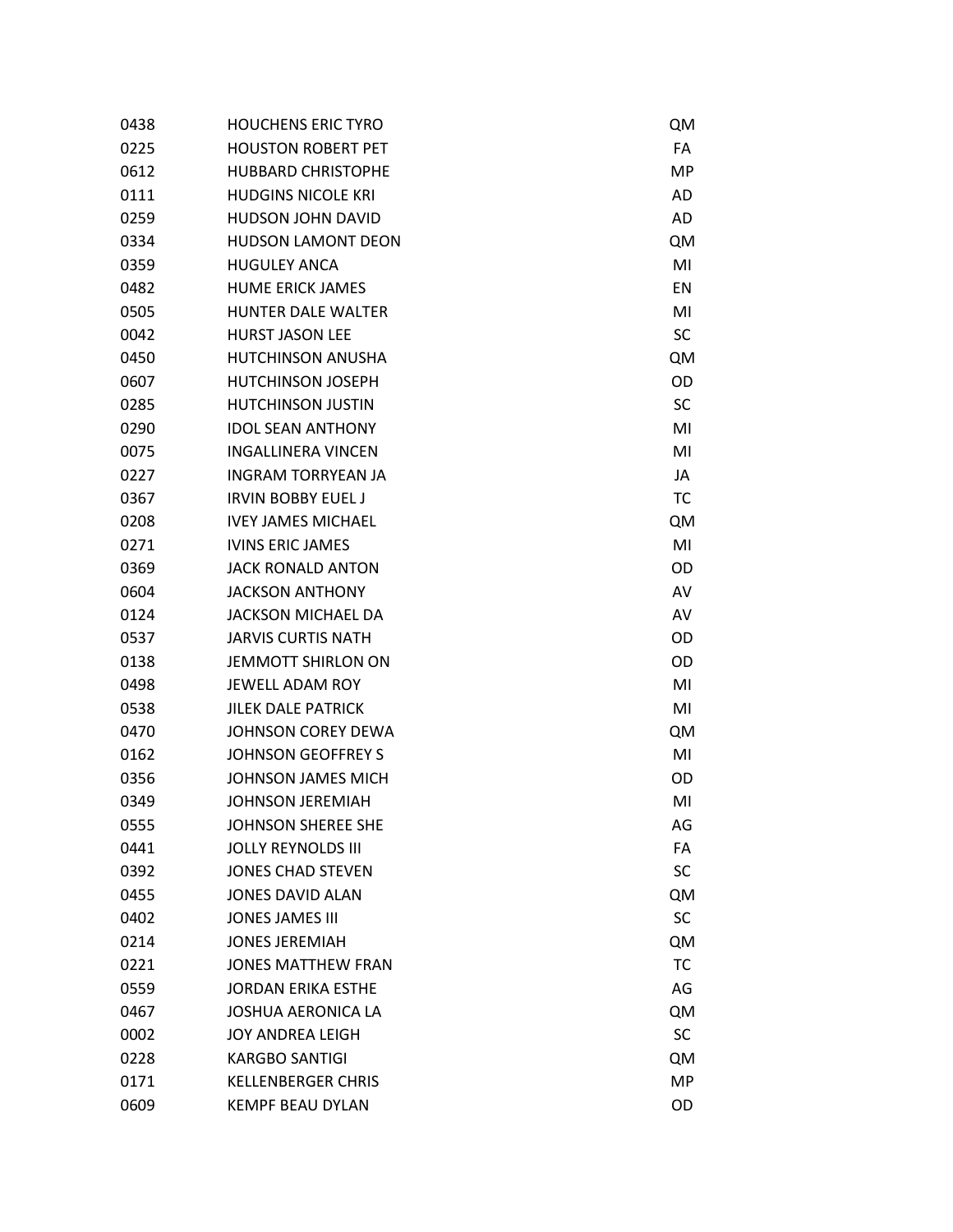| 0045 | <b>KENSON TERI LYNN</b>   | <b>QM</b> |
|------|---------------------------|-----------|
| 0458 | KEY MARTHA MARQUIT        | <b>QM</b> |
| 0522 | <b>KILPATRICK ROBERT</b>  | AV        |
| 0156 | KINCAID MARK EDWAR        | MI        |
| 0375 | KINERE JEROMY ROBI        | AG        |
| 0281 | KIRKLAND JONNATHAN        | MI        |
| 0331 | KITCHEN JOHN JOSEP        | SC        |
| 0496 | <b>KLINKENBERG JAMES</b>  | EN        |
| 0572 | <b>KLIVER JASON CHARL</b> | SC        |
| 0533 | <b>KNESS JORDAN LEE</b>   | FA        |
| 0315 | KNIGHT CALVIN JUBA        | VC        |
| 0586 | <b>KOCH KEVIN LAWRENC</b> | SF        |
| 0145 | KONE PAPA MAMADOU         | EN        |
| 0058 | <b>KOPTA DANIEL LYNN</b>  | <b>AD</b> |
| 0601 | KOWALSKI ALEXANDER        | FA        |
| 0580 | KOWALUK EDWARD Z          | SF        |
| 0573 | KUHN SCOTT WESLEY         | AV        |
| 0447 | <b>KUPSOV MOLLY SVEA</b>  | <b>QM</b> |
| 0244 | <b>LABEACH PATRICK AN</b> | AD        |
| 0407 | LANCE JEREMY RYAN         | SC        |
| 0490 | LAWMAN DANIEL RAY         | MI        |
| 0254 | LEACH EVAN SHEKIAR        | <b>QM</b> |
| 0258 | LEE CHRISTOPHER RY        | AD        |
| 0416 | LEIPER CHRISTOPHER        | OD        |
| 0250 | LEWIS QUINCE NATHA        | <b>QM</b> |
| 0085 | LINDLY JAMES EVERE        | OD        |
| 0563 | <b>LIONEL BEVERLEY</b>    | OD        |
| 0570 | <b>LLOYD JEFFREY LEWI</b> | OD        |
| 0047 | <b>LOCKETT FERNANDO D</b> | AG        |
| 0247 | LOMBERAMENDOZA GUS        | OD        |
| 0103 | <b>LONGORIA KEITH T</b>   | SC        |
| 0606 | LOPEZ ARMANDO             | OD        |
| 0305 | <b>LOPEZ ENRIQUE GABR</b> | SC        |
| 0135 | <b>LOTZ CHARLES HEATH</b> | OD        |
| 0457 | <b>LOVE BRIANNE KUUIP</b> | <b>QM</b> |
| 0110 | <b>LOVE PATRICIA MARI</b> | SC        |
| 0034 | LOVELACE RANDY SCO        | OD        |
| 0151 | <b>LOWRY CHARLES GREG</b> | MI        |
| 0201 | LURHUMA RUHAMANGA         | MI        |
| 0184 | <b>MABINS SALENA RENE</b> | <b>SC</b> |
| 0070 | <b>MABRY JOHN ANDREW</b>  | MI        |
| 0159 | MACDONALD JOHN THO        | <b>MP</b> |
| 0550 | MANNING JOSEPH THO        | OD        |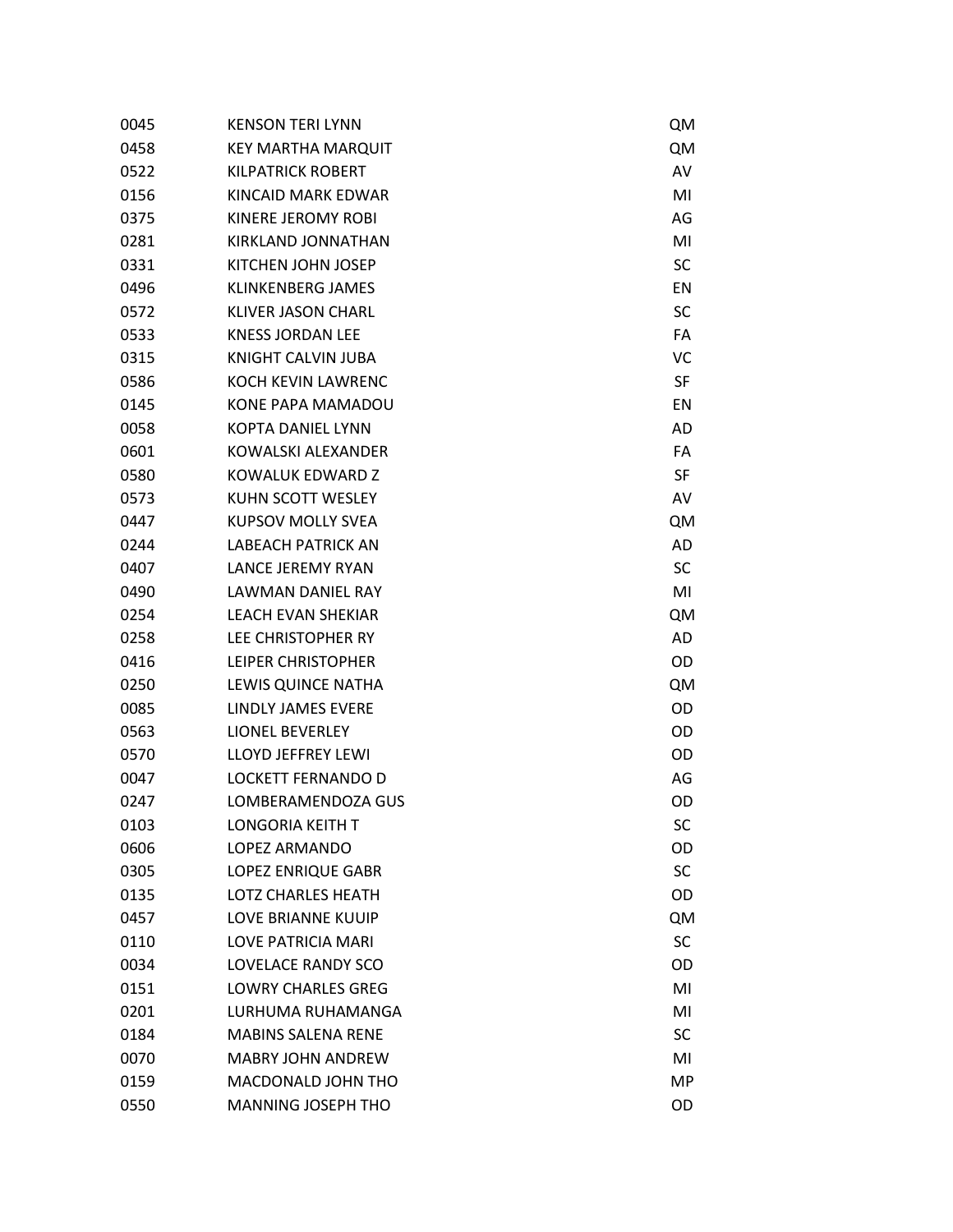| 0158 | <b>MANSAPIT LEONA LYN</b> | МP        |
|------|---------------------------|-----------|
| 0256 | <b>MARTE OSVALDO ANTO</b> | <b>QM</b> |
| 0569 | <b>MARTELL TRAVIS CAR</b> | OD        |
| 0206 | <b>MARTIN BRIAN THOMA</b> | <b>QM</b> |
| 0575 | <b>MARTIN MERRICK MAR</b> | SC        |
| 0360 | <b>MASON ROYAL MCKENL</b> | OD        |
| 0211 | <b>MASTBERGEN CHAD LE</b> | FA        |
| 0018 | <b>MCBETH LEON</b>        | OD        |
| 0257 | <b>MCBROOM ROBERT LEW</b> | AD        |
| 0089 | <b>MCCLOUD MARTIN JOH</b> | MI        |
| 0245 | <b>MCCRARY TONIA DAWN</b> | AG        |
| 0484 | <b>MCCRAY TERRENCE MI</b> | MP        |
| 0150 | <b>MCKNIGHT CHARLES W</b> | OD        |
| 0520 | <b>MCKNIGHT ERIC JABE</b> | AV        |
| 0353 | <b>MCNECE DANIEL JAME</b> | MI        |
| 0404 | <b>MEEKS JOEL</b>         | SC        |
| 0198 | <b>MELROSE ZACHARRIAH</b> | <b>SF</b> |
| 0493 | <b>MENDOZA RODNEY JOH</b> | SC        |
| 0366 | <b>MESA BRANDON RICHA</b> | MI        |
| 0291 | MILLER ANGELA MARI        | MP        |
| 0241 | <b>MITCHELL ERIC SCOT</b> | AV        |
| 0485 | MOAGA FOU JR              | <b>QM</b> |
| 0235 | <b>MONTGOMERY BILLY J</b> | AD        |
| 0297 | <b>MOORE JAMES MICHAE</b> | MI        |
| 0130 | MOORE KEENAN JERMA        | EN        |
| 0357 | <b>MORA LUIS CARLOS</b>   | MI        |
| 0503 | <b>MORALES ALEXANDER</b>  | AG        |
| 0101 | <b>MORRISON JONATHAN</b>  | AV        |
| 0502 | <b>MORROW JAMALE KHAL</b> | OD        |
| 0152 | <b>MORTON MAURICE AST</b> | AV        |
| 0292 | <b>MOSHER JOSEPH MARS</b> | MI        |
| 0180 | <b>MOULTRIE SADATREYA</b> | QM        |
| 0608 | <b>MUNDINGER LOUIS BR</b> | AV        |
| 0414 | <b>MUNOZ ANTHONY MICH</b> | AG        |
| 0265 | <b>MURDOCK CHARLES CL</b> | AD        |
| 0007 | <b>MURPHY BRANDON CHA</b> | AV        |
| 0473 | <b>NAKASONE RITHNER</b>   | <b>QM</b> |
| 0010 | <b>NASH DANDREA CHEDE</b> | AG        |
| 0412 | NAVARRETTE SALVADO        | SC        |
| 0044 | <b>NAVARROMORALES RIG</b> | <b>QM</b> |
| 0133 | <b>NDIAYE BOUBACAR</b>    | OD        |
| 0059 | <b>NEDEAU MICHAEL CHR</b> | MI        |
| 0433 | <b>NEEL RYAN LANDRETH</b> | SF        |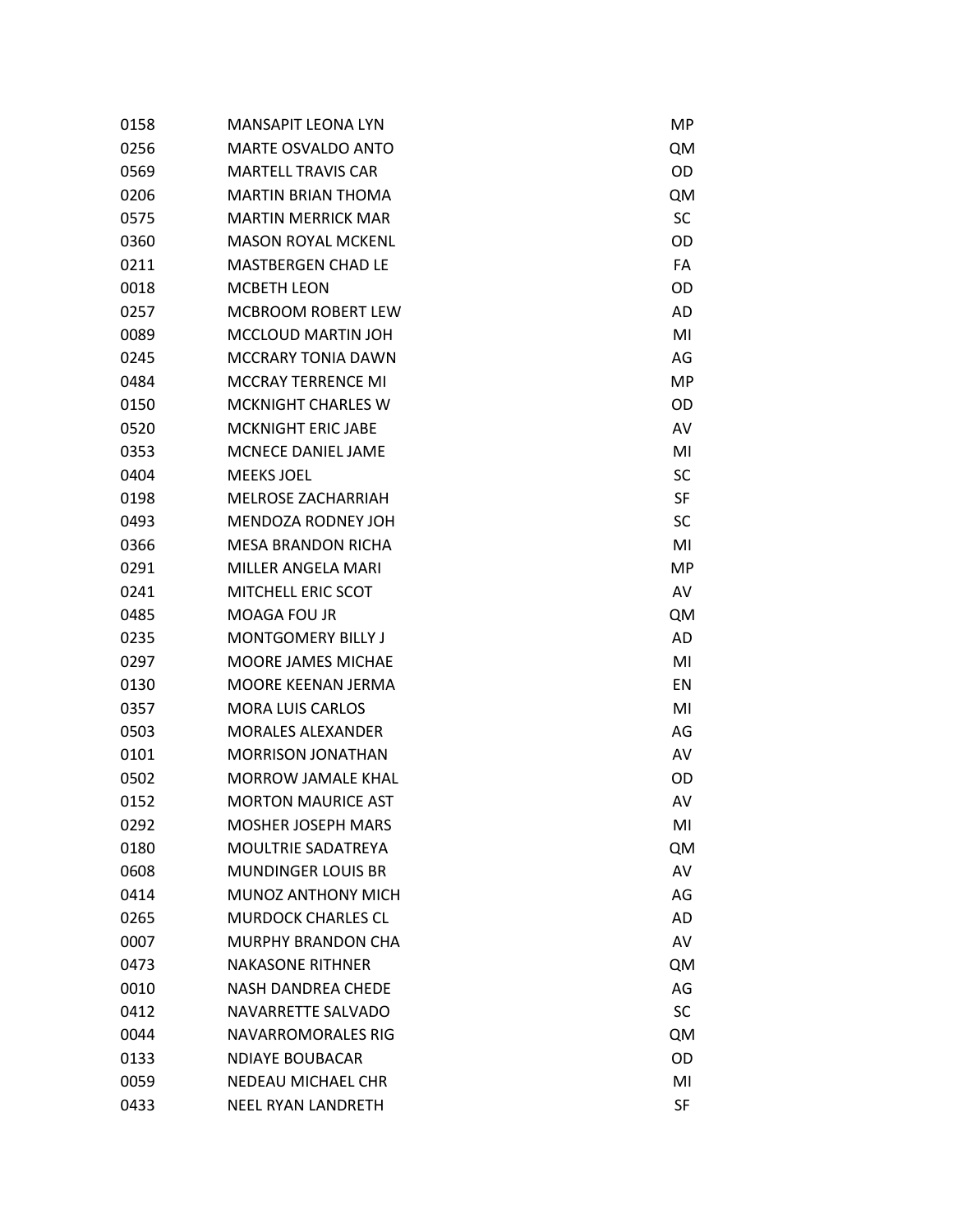| 0478 | NEFFCAVANAUGH VANE        | MP        |
|------|---------------------------|-----------|
| 0499 | <b>NELSON ANTHONY WAY</b> | MI        |
| 0487 | <b>NELSON JONATHON MA</b> | <b>TC</b> |
| 0118 | <b>NELSON SETH GUST</b>   | OD        |
| 0581 | <b>NEWELL BRADLEY JOH</b> | SF        |
| 0468 | <b>NISBET SHANE L</b>     | MP        |
| 0240 | <b>NORRIS JOSEPH P</b>    | AD        |
| 0519 | <b>NUNEZBRITO WILLIAM</b> | AV        |
| 0248 | <b>OBFY KARYN ANNF</b>    | <b>QM</b> |
| 0196 | <b>ODELL DALE JARVIS</b>  | SF        |
| 0288 | OFORI JONATHAN AMA        | VC        |
| 0170 | <b>OLIVA ANGELINA</b>     | MI        |
| 0469 | <b>OLSEN JEFFERSON AL</b> | FA        |
| 0336 | <b>OREILLY KEVIN EDWA</b> | MS        |
| 0252 | <b>ORTH KELLY LEE</b>     | <b>QM</b> |
| 0578 | ORTIZ ALEJANDRA           | SC        |
| 0174 | <b>OSORIO MARIO RENE</b>  | AG        |
| 0528 | PAGE RONALD LEE JR        | OD        |
| 0105 | PALMER SEAN DONALD        | SC        |
| 0439 | PALMER SONNY LEE          | AV        |
| 0283 | PANGELINAN NORMAJE        | JA        |
| 0393 | PANTALONE MICHAEL         | AV        |
| 0128 | <b>PARK DOUGLAS HUN</b>   | MI        |
| 0377 | PARKER WILLIAM ANT        | EN        |
| 0325 | <b>PARSONS KAREN RENE</b> | QM        |
| 0421 | PASSMORE ALBERT WY        | SF        |
| 0243 | PATETE ANDREA M           | JA        |
| 0302 | PATRICK JAMES BRAD        | SC        |
| 0057 | PAUL CHRISTOPHER M        | <b>TC</b> |
| 0343 | <b>PAYNE CHRISTOPHER</b>  | OD        |
| 0273 | PEACOCK SCOTT CAME        | MP        |
| 0197 | PELCZAR CHRISTOPHE        | <b>SF</b> |
| 0523 | PENANAVARRO PABLO         | OD        |
| 0218 | PEREZ ELIZABETH RO        | JA        |
| 0205 | PFRFZCABAN GABRIFL        | FA        |
| 0090 | PERKINS ANTHONY WA        | SC        |
| 0183 | PFRRY KFVIN LYNN J        | AG        |
| 0495 | PFRTL DAVID FDWARD        | MI        |
| 0149 | PETERSON CHRISTOPH        | MI        |
| 0129 | PETRUNYAK CHRISTOP        | <b>TC</b> |
| 0276 | PHILLIPS ERIN ANNE        | MI        |
| 0134 | PITCHFORD CALVIN L        | OD        |
| 0093 | POLLARD JOHN DAVID        | OD        |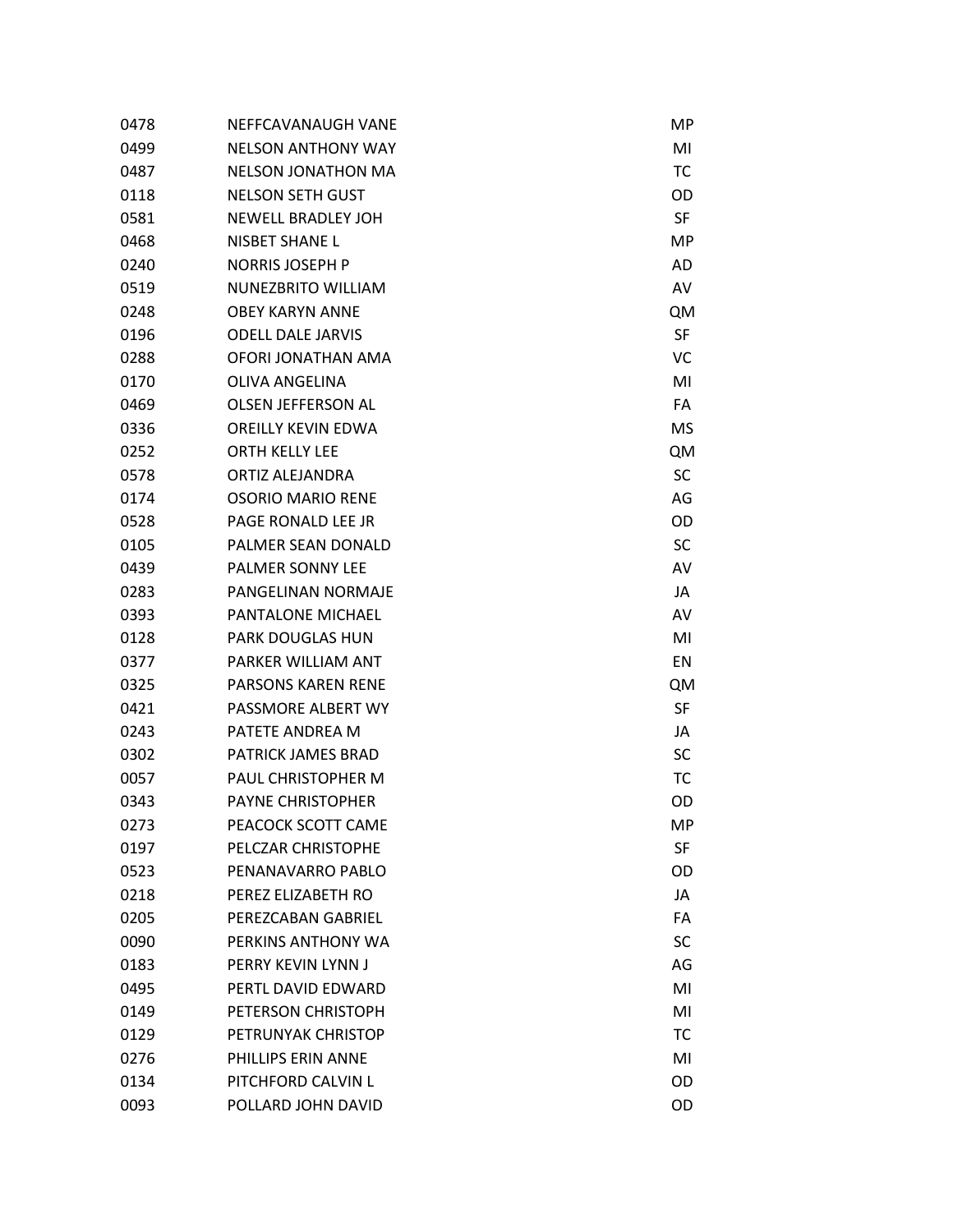| 0317 | PRECIL DICKENS            | ΜS        |
|------|---------------------------|-----------|
| 0092 | <b>PRESTON TRASK COLE</b> | AV        |
| 0120 | <b>PRICE SYLVESTER II</b> | SC        |
| 0337 | PRINGLE FAKESHA LA        | MS        |
| 0029 | PRYEAR CHRISTOPHER        | SC        |
| 0443 | PULU SAMUELA              | FA        |
| 0015 | <b>QUINONES LOUIS JR</b>  | SC        |
| 0079 | RABENN LIZETTE AYD        | MI        |
| 0072 | RAMIREZ ANTONIO AL        | AD        |
| 0179 | <b>RANDOLPH CUICUI</b>    | AG        |
| 0040 | <b>RAPP ALBERT J IV</b>   | SC        |
| 0571 | RATHBUN MICHAEL JO        | OD        |
| 0086 | REALE MICHAEL ANDR        | MI        |
| 0475 | <b>REED VICTOR NICHOL</b> | FA        |
| 0420 | <b>REES SARAH DANIELL</b> | SC        |
| 0237 | <b>REESE ANTHONY VINC</b> | OD        |
| 0323 | <b>RFID KARMAINE J</b>    | <b>QM</b> |
| 0278 | <b>REMKE ROBERT JOSEP</b> | <b>MP</b> |
| 0187 | <b>RENNY ROBERT LOUIS</b> | AV        |
| 0096 | <b>REYESRODRIGUEZ EDW</b> | AV        |
| 0233 | REYNOLDS KELVIN DW        | <b>TC</b> |
| 0429 | RICE CHRISTOPHER M        | SF        |
| 0577 | RICE KEVIN FLOYD          | AV        |
| 0253 | RICHARDS NORMAN E         | JA        |
| 0324 | RICHARDSON JOSEPH         | MI        |
| 0121 | RICHARDSON LEWIS D        | AD        |
| 0091 | RIDING JOHN BYRAM         | MI        |
| 0506 | RIEDEL ADAM L             | SC        |
| 0338 | RIEGER JAMES V            | OD        |
| 0413 | RIMMER NICHOLAS LE        | AG        |
| 0566 | RIVERA CARMELO JR         | SC        |
| 0311 | <b>ROBERTS SELWYN GOR</b> | OD        |
| 0098 | ROBILLARD JASON TI        | AD        |
| 0146 | <b>ROBINSON JAMES HEN</b> | MP        |
| 0460 | ROBLEDO ERIC JEROM        | OD        |
| 0011 | <b>ROBLES CRUZ RUBEN</b>  | OD        |
| 0062 | ROCHE ANDREW MICHA        | MI        |
| 0277 | ROCHE STEPHEN BRIA        | MP        |
| 0191 | RODRIGUEZ ANGEL MA        | <b>SF</b> |
| 0094 | RODRIGUEZ FRANCISC        | AD        |
| 0148 | RODRIGUEZ HERIBERT        | MP        |
| 0362 | RODRIGUEZ JESUS RI        | <b>QM</b> |
| 0185 | RODRIGUEZ SAMUEL          | AV        |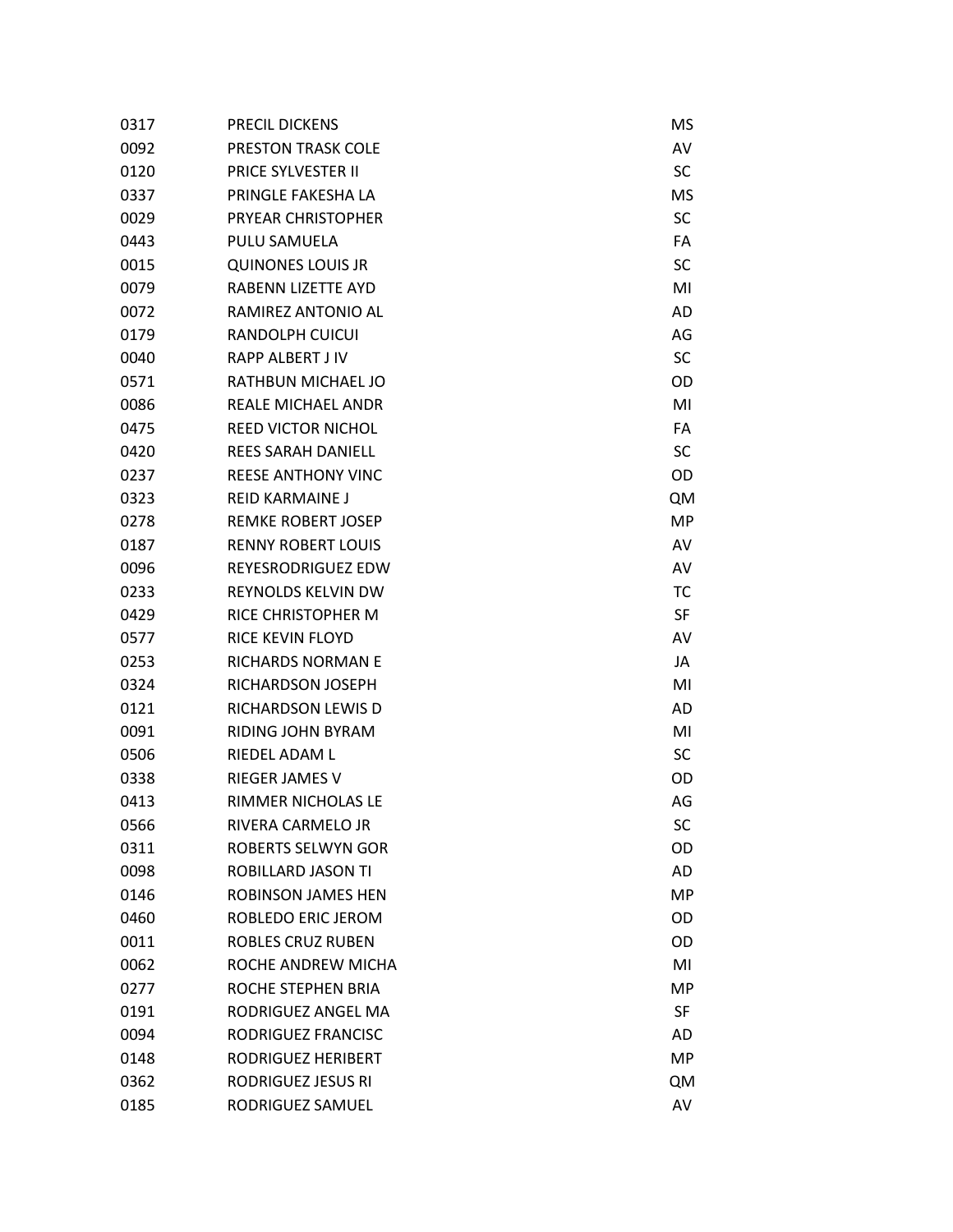| 0122 | RODRIGUEZALVAREZ A        | AV        |
|------|---------------------------|-----------|
| 0345 | RODRIGUEZBERNIER C        | MI        |
| 0210 | ROGERS RODNEY MELT        | <b>QM</b> |
| 0515 | ROGERS THEODORE LA        | AV        |
| 0004 | <b>ROJAS STEVEN</b>       | SC        |
| 0567 | ROLLEY JOHN EDWARD        | SC        |
| 0076 | ROMERO OSCAR MANUE        | OD        |
| 0168 | ROMULUS COURTNEY T        | MI        |
| 0501 | <b>ROSENFELD MARTIN S</b> | SC        |
| 0589 | <b>ROSS JASON LEWIS</b>   | SF        |
| 0516 | <b>ROSS JOHN J</b>        | OD        |
| 0518 | ROSS JOHNATHAN ALA        | MI        |
| 0212 | ROWE PATRICK JOSEP        | AD        |
| 0035 | ROYSTER CARLTON RA        | MI        |
| 0139 | <b>RUEPONG DANIEL MAR</b> | EN        |
| 0497 | <b>RUSHEN STEPHEN CAR</b> | EN        |
| 0067 | <b>RUSSELL CHRISTOPHE</b> | MI        |
| 0073 | <b>RUTLEDGE JEREMIAH</b>  | MI        |
| 0329 | <b>SANDERS CHRISTOPHE</b> | <b>QM</b> |
| 0020 | SANDERS ESSENCE LA        | <b>QM</b> |
| 0451 | SANDOVALPEREZ JOSE        | <b>QM</b> |
| 0598 | <b>SARGENT AARON LAWR</b> | FA        |
| 0448 | <b>SARGENT BETHANY LE</b> | <b>QM</b> |
| 0583 | SATTERLEE BRIAN KE        | SF        |
| 0554 | SAVAGE ROBERT ANTH        | AG        |
| 0144 | SAWYER MICHAEL HAR        | MI        |
| 0558 | SAYLOR BENJAMIN DA        | OD        |
| 0512 | <b>SCHELL WALTER RODE</b> | MI        |
| 0107 | <b>SCHERER QUINTON EU</b> | SC        |
| 0517 | <b>SCHURTZ STEVE A</b>    | AD        |
| 0446 | <b>SCOTT AMY SHENIKA</b>  | <b>QM</b> |
| 0428 | <b>SCOTT DON ALAN</b>     | SF        |
| 0358 | <b>SCOTT VANESSA CORC</b> | MI        |
| 0003 | <b>SCZEPANSKI AARON P</b> | SC        |
| 0363 | <b>SEALS ERIC JR</b>      | MI        |
| 0346 | SENVISKY JOHN EDWA        | MI        |
| 0553 | <b>SHAY NATHAN JOHN</b>   | OD        |
| 0491 | SHEPPARD RODNEY JE        | MI        |
| 0242 | <b>SHERWOOD CHARLES E</b> | OD        |
| 0102 | <b>SHOBE BRANDICE MEL</b> | SC        |
| 0005 | <b>SIMMONS JODY LEE</b>   | AV        |
| 0037 | <b>SIMMONS MATHEW MIC</b> | AV        |
| 0222 | <b>SIMPSON RESHAUN TE</b> | <b>TC</b> |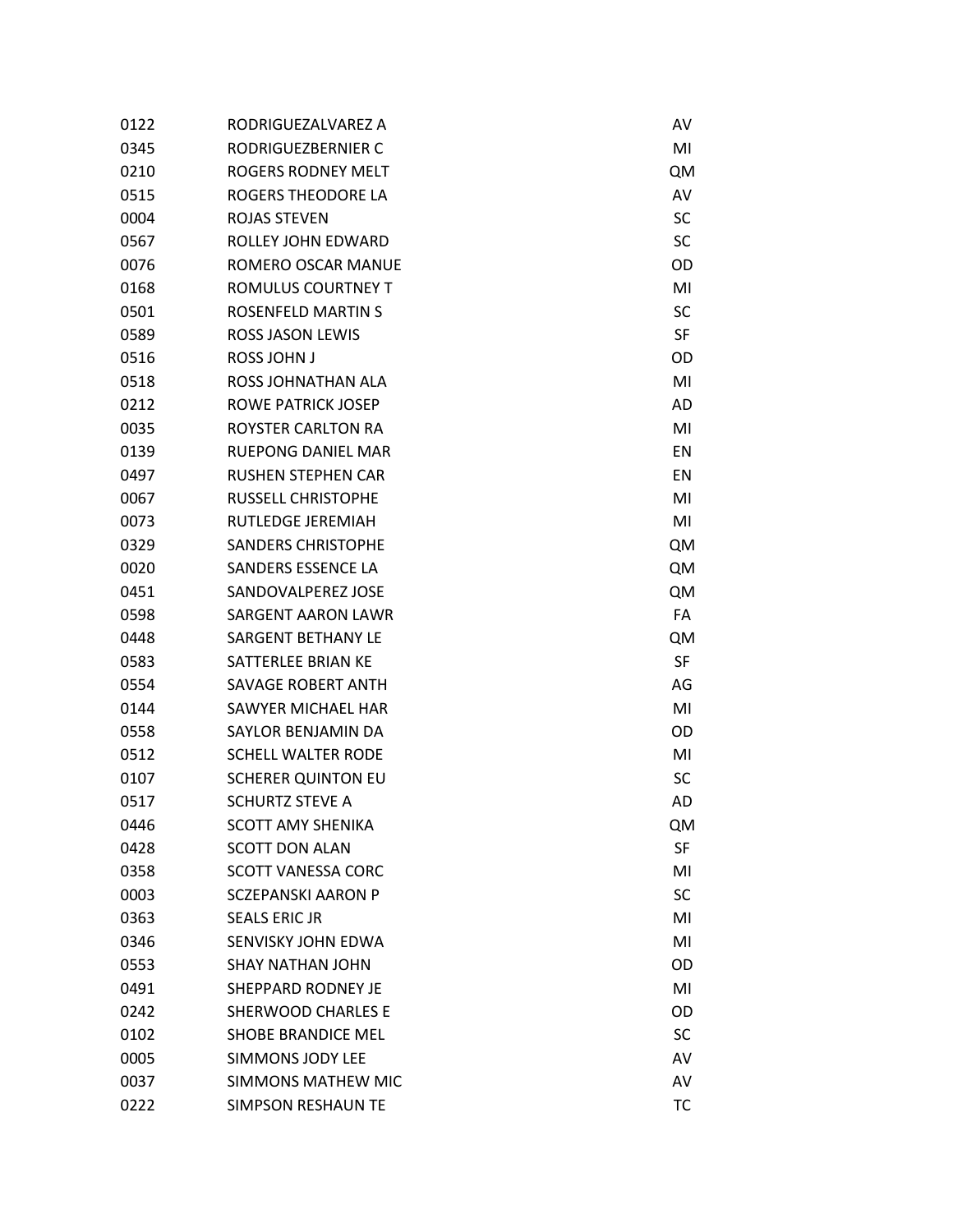| 0431 | SMITH NELSON RHEA         | SF        |
|------|---------------------------|-----------|
| 0108 | SMITH RICARDO LAMO        | AD        |
| 0465 | SMITH ROBERT WESLE        | <b>TC</b> |
| 0599 | SMITH TRAVIS EDWAR        | FA        |
| 0556 | <b>SMITH VAUGHAN DOUG</b> | AV        |
| 0272 | SMITH ZACHARY TREV        | MI        |
| 0373 | SOUDEN ORLANDO LAS        | OD        |
| 0009 | <b>SPARLING CURTIS EN</b> | <b>MP</b> |
| 0396 | <b>SPENCER DENISE LEE</b> | OD        |
| 0147 | <b>SPIVEY GINA LYNN</b>   | OD        |
| 0154 | <b>SPRINGETTE ULSTON</b>  | EN        |
| 0405 | <b>SPRUILL CARLOS JER</b> | AV        |
| 0540 | <b>STAFFA CHRISTOPHER</b> | MI        |
| 0389 | STANCZAK ZACHARY A        | MI        |
| 0399 | <b>STEINFELD REBECCA</b>  | AG        |
| 0251 | STEPHENS IMELDA MA        | <b>QM</b> |
| 0509 | <b>STEPHENS TIMOTHY J</b> | MI        |
| 0479 | <b>STOKES JOHN CALVIN</b> | <b>MP</b> |
| 0376 | <b>STOREIM AARON CLAY</b> | AV        |
| 0417 | STOUDEMIRE KESHIA         | OD        |
| 0294 | <b>STOVES LONNIE DENA</b> | OD        |
| 0328 | <b>STREAT JUDDY KAYAN</b> | <b>QM</b> |
| 0190 | <b>TACKETT RANDALL ED</b> | <b>SF</b> |
| 0213 | <b>TALBERT JASON WAYN</b> | AD        |
| 0529 | <b>TASSE ROBERT JOSEP</b> | AV        |
| 0175 | <b>TAYLOR CHRISTINE</b>   | AG        |
| 0579 | <b>TAYLOR DARRYL KEIT</b> | <b>SF</b> |
| 0595 | <b>TAYLOR JEREMY LYNN</b> | FA        |
| 0217 | <b>THIBEAULT KEVIN LE</b> | OD        |
| 0321 | <b>THIBODEAUX KADYNE</b>  | QM        |
| 0216 | <b>THIBODEAUX TRAVIS</b>  | QM        |
| 0390 | THOMAS DETROTTUS D        | AG        |
| 0234 | THOMAS MELVIN JERO        | OD        |
| 0415 | THOMAS SOREPA FOUV        | <b>QM</b> |
| 0461 | <b>THOMPSON SIMONIA S</b> | <b>QM</b> |
| 0223 | <b>TOLBERT EDRICQUE V</b> | OD        |
| 0395 | <b>TREVINO ABEL</b>       | OD        |
| 0114 | <b>TREVINO CHRISTOPHE</b> | AD        |
| 0397 | TROSTLE WILLIAM DO        | OD        |
| 0364 | <b>TUCKER JASON LESLI</b> | MI        |
| 0063 | VANPOOL WILLIAM AR        | AD        |
| 0193 | <b>VANRICKLEY RICHARD</b> | SF        |
| 0564 | <b>VASICEK ERIC JUSTI</b> | OD        |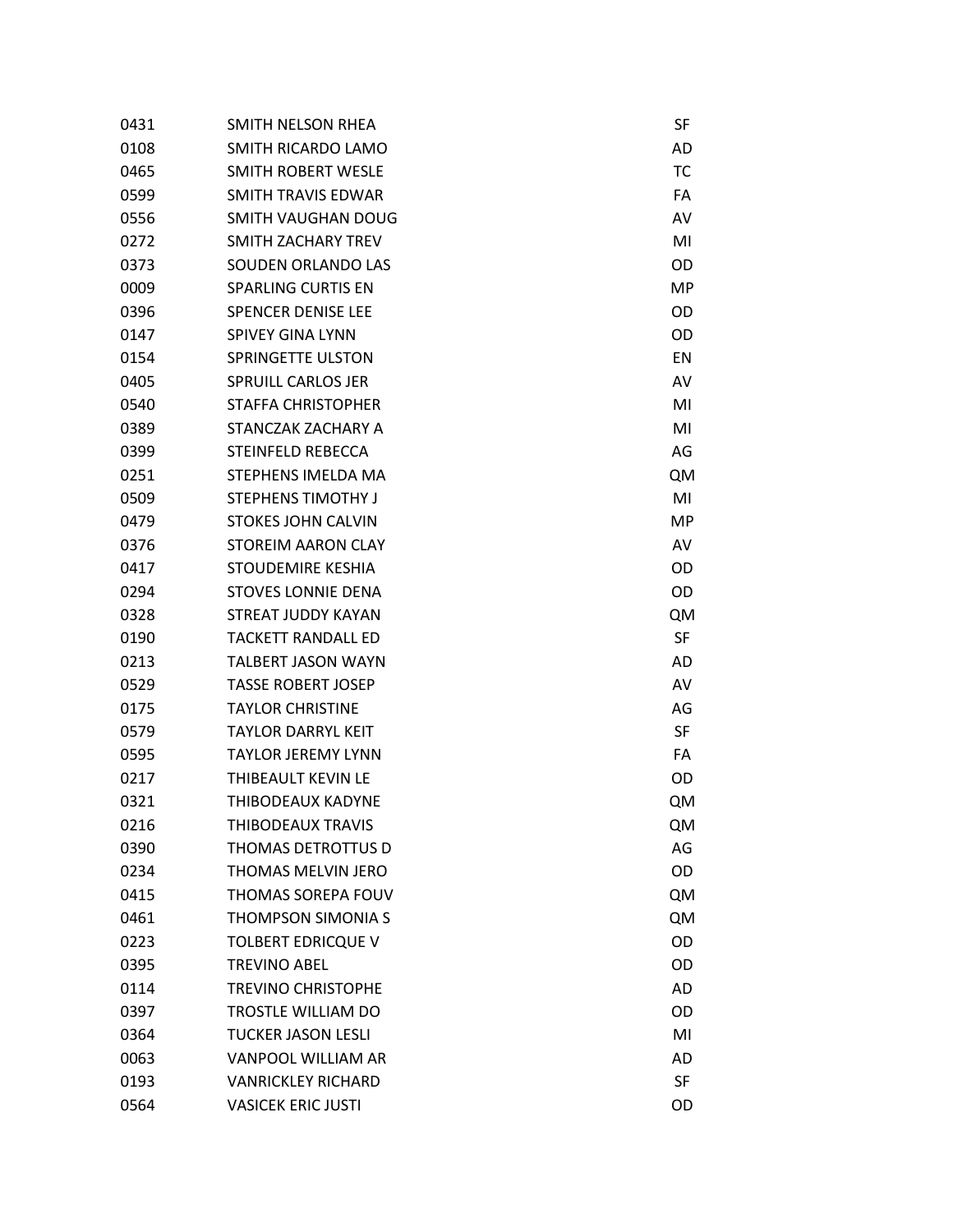| 0432 | <b>VASQUEZ JOE LOUIS</b>  | SF             |
|------|---------------------------|----------------|
| 0610 | <b>VENNE TODD CHRISTO</b> | MP             |
| 0204 | <b>VERSCHUEREN JAMES</b>  | FA             |
| 0464 | <b>VILLA CHRISTOPHER</b>  | MI             |
| 0352 | <b>VILLARREAL ABELARD</b> | MI             |
| 0220 | <b>WADE JASON LEE</b>     | <b>TC</b>      |
| 0286 | <b>WALKE MARQUIS ANDR</b> | MI             |
| 0591 | <b>WALTON DANIEL LYNN</b> | <b>MP</b>      |
| 0116 | <b>WARD ERIN CHRISTIN</b> | SC             |
| 0539 | <b>WARD TRUMAN VINCEN</b> | OD             |
| 0602 | <b>WARDEN DANIEL WILS</b> | AV             |
| 0508 | <b>WARNSING STEVEN AN</b> | EN             |
| 0510 | <b>WASHINGTON ERVIN S</b> | OD             |
| 0264 | <b>WATTERSON LUCAS MI</b> | AD             |
| 0536 | <b>WEBB CHRISTOPHER R</b> | MI             |
| 0069 | <b>WEBER CATHY LYNN</b>   | MP             |
| 0260 | <b>WEIDLER AMANDA JOY</b> | <b>QM</b>      |
| 0155 | <b>WEILEMANN MICHAEL</b>  | MI             |
| 0083 | <b>WEISSERT JUSTIN EA</b> | AD             |
| 0340 | <b>WELICHKO ANTHONY H</b> | M <sub>l</sub> |
| 0039 | <b>WELLS DELBERT ROY</b>  | OD             |
| 0304 | <b>WEST DANIEL VINCEN</b> | VC             |
| 0568 | <b>WETHINGTON DAVID E</b> | OD             |
| 0391 | <b>WHITAKER CANDACE M</b> | MI             |
| 0081 | <b>WHITE ALEXANDER DE</b> | OD             |
| 0613 | <b>WHITE ALPHONSO LEE</b> | AV             |
| 0199 | <b>WHITE CHRISTOPHER</b>  | SF             |
| 0560 | <b>WHITE JAMES ALBERT</b> | MI             |
| 0046 | WHITE JAMES MARTIN        | QM             |
| 0355 | <b>WILCOX BRANDON DEA</b> | OD             |
| 0309 | <b>WILES MICHAEL LEE</b>  | MI             |
| 0023 | <b>WILKINS WILLIAM KA</b> | OD             |
| 0514 | <b>WILLIAMS DORIAN DW</b> | OD             |
| 0596 | <b>WILLIAMS GLENDIA C</b> | OD             |
| 0173 | <b>WILLIAMS JAMES BEN</b> | SC             |
| 0064 | <b>WILLIAMS MICHELLE</b>  | OD             |
| 0426 | <b>WILLS JOSHUA JEROM</b> | SF             |
| 0330 | <b>WILSON ADAM SCOTT</b>  | QM             |
| 0419 | <b>WILSON DANE MICHAE</b> | AG             |
| 0056 | <b>WILSON RICHARD RUS</b> | SC             |
| 0280 | <b>WINGATE ANTHONY WA</b> | MP             |
| 0028 | <b>WINGER RYAN SCOTT</b>  | OD             |
| 0115 | <b>WOOTEN TEWANDA LES</b> | SC             |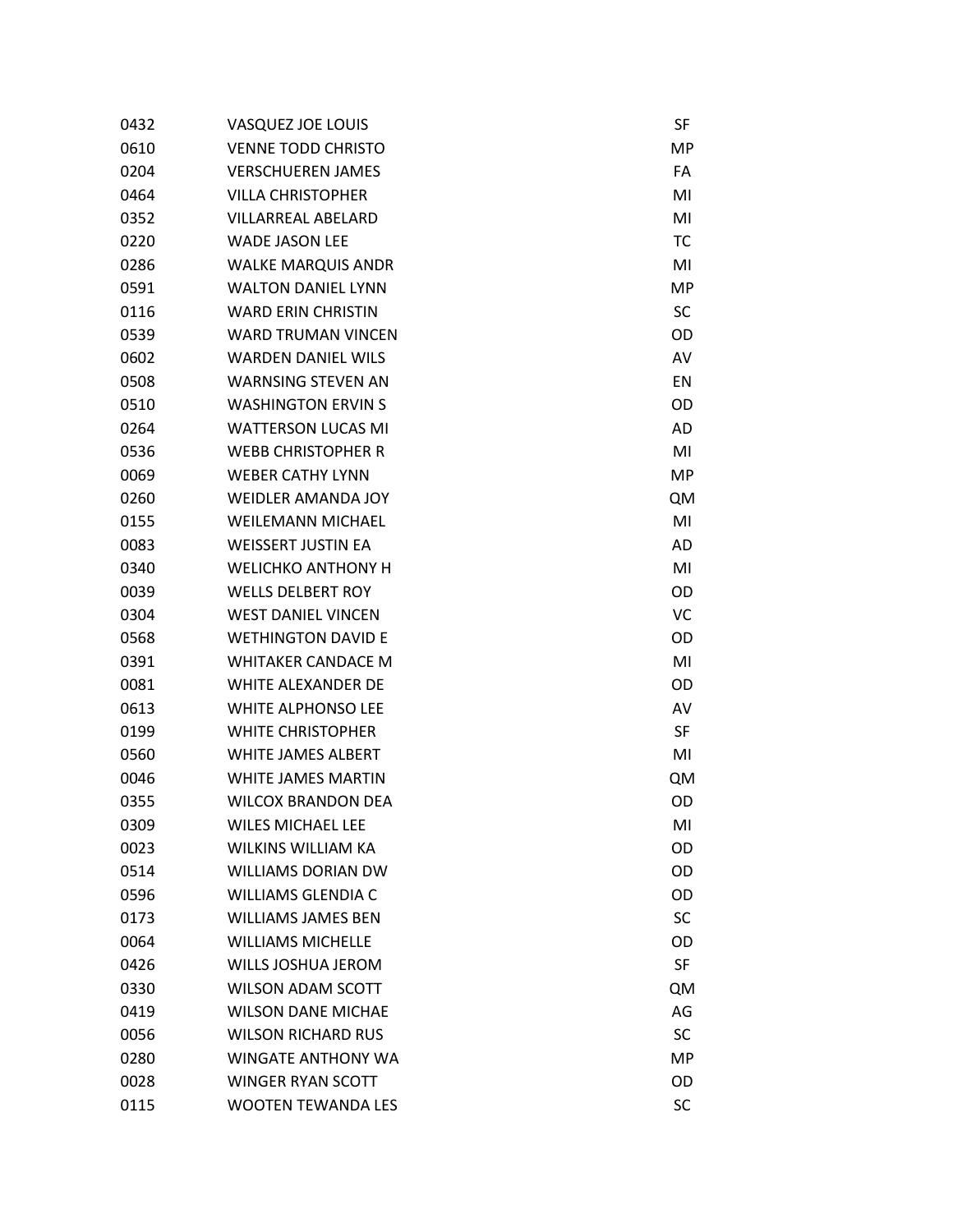| <b>WORKMAN MICHAEL JR</b> | OD        |
|---------------------------|-----------|
| <b>WORTHINGTON TYE JA</b> | SC        |
| <b>WREDT BRIAN CHARLE</b> | MI        |
| WRIGHT ADAM BENJAM        | QM        |
| <b>WRIGHT JASON PATRI</b> | SC        |
| <b>WRIGHT TFRRY FDWAR</b> | <b>QM</b> |
| WYNN JONATHAN EDWA        | AV        |
| YEATES DOUGLAS ROB        | MI        |
| YOUNG JONINA ECKLE        | MI        |
| YOUNG QUENTIN ELLI        | AV        |
| YOUNGS KENNARD DAN        | <b>OD</b> |
| <b>ZARCO RAUL</b>         | SC        |
|                           |           |

## Chief Warrant Officer Four (Tech)

| <b>SEQ</b> | <b>NAME</b>               | <b>BR</b> |
|------------|---------------------------|-----------|
| 0194       | ALBELO SANDRA M           | AG        |
| 0034       | <b>ALDOUS JOSEPH REID</b> | <b>SC</b> |
| 0090       | ALEXANDER SHERWIN         | OD        |
| 0180       | <b>ALGER TIMOTHY LYNN</b> | AG        |
| 0077       | <b>ALLEN JASON ETHAN</b>  | AV        |
| 0193       | <b>ALONSO FRANCISCO</b>   | AG        |
| 0133       | <b>AMON MARK AARON</b>    | MI        |
| 0108       | <b>APONTE NATANAEL JR</b> | <b>TC</b> |
| 0047       | <b>BACKUS MARK ANTHON</b> | <b>SF</b> |
| 0154       | <b>BAILEY RICHARD DWA</b> | <b>AD</b> |
| 0201       | <b>BANIBALL BILAL IBN</b> | <b>AD</b> |
| 0172       | <b>BANKS CHRISTOPHER</b>  | MI        |
| 0070       | <b>BARNETT ANTHONY LE</b> | MI        |
| 0121       | <b>BARTOSIK SHERRY LE</b> | MI        |
| 0094       | <b>BATTLEMAN AARON MI</b> | <b>MP</b> |
| 0159       | <b>BAUMBACK CLIFFORD</b>  | <b>SF</b> |
| 0044       | <b>BAZER JONATHAN FRE</b> | <b>SC</b> |
| 0173       | <b>BEAN WILLIAM EDWAR</b> | MI        |
| 0065       | <b>BELL ERIC VENSON J</b> | MI        |
| 0153       | <b>BENKOSKY MICHAEL D</b> | <b>SF</b> |
| 0147       | <b>BERNSTEIN JOSHUA D</b> | OD        |
| 0140       | <b>BOSTIC SCOTT JULES</b> | AV        |
| 0081       | <b>BOUCHER DONALD GER</b> | SC        |
| 0021       | <b>BOZZA DORIAN EZEKI</b> | OD        |
| 0203       | <b>BRIGGS ROBERT LEAM</b> | <b>AD</b> |
| 0122       | <b>BROMLEY JASON PRES</b> | MI        |
| 0013       | <b>BROWN MARIVIC JIME</b> | VC        |
| 0102       | <b>BURNS KELLY ISAIAH</b> | AV        |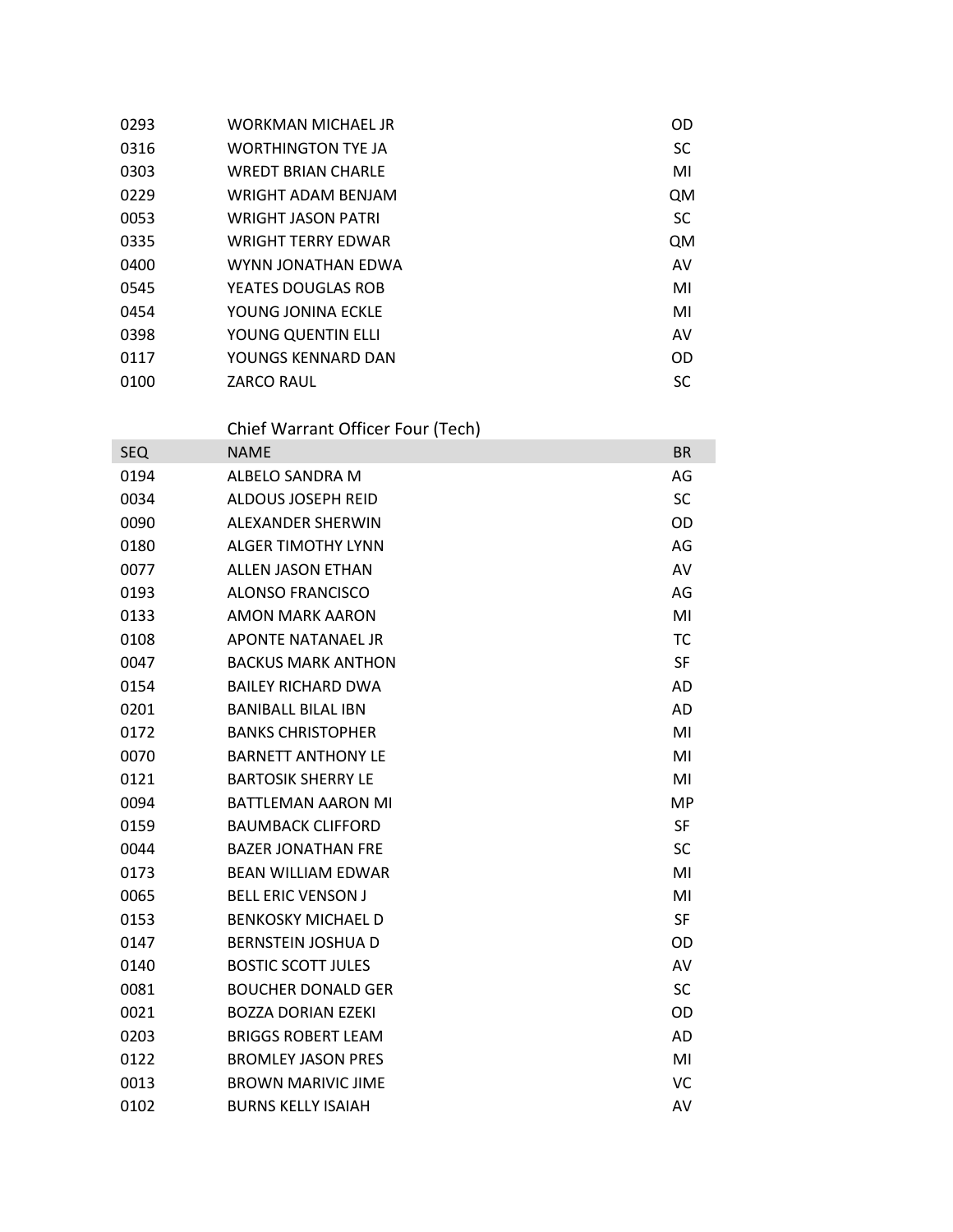| 0123 | <b>CALDERON PAUL BRIA</b> | AG        |
|------|---------------------------|-----------|
| 0163 | CAMPBELL ROBERT WA        | MI        |
| 0148 | <b>CAMPOS SHANE DAVID</b> | OD        |
| 0232 | CARDONA DAVID JASO        | FA        |
| 0064 | <b>CARLTON JARMAINE A</b> | MI        |
| 0063 | <b>CARMAN JAMIE DEE</b>   | MI        |
| 0117 | <b>CATON TIMOTHY GORD</b> | SC        |
| 0156 | CHAMORROPACHECO LU        | SF        |
| 0162 | <b>COCHRAN JOHN DOUGL</b> | SF        |
| 0137 | <b>COFFMAN BRETT STEV</b> | SC        |
| 0109 | <b>COLLEY RACHEL THER</b> | <b>QM</b> |
| 0060 | <b>COLLINS ANTHONY LE</b> | <b>SC</b> |
| 0024 | <b>COLLINS JEFFREY AL</b> | OD        |
| 0216 | <b>COLTES ADAM BYRON</b>  | <b>QM</b> |
| 0036 | <b>COOK VAN RICHARD</b>   | SF        |
| 0015 | <b>CORY TOBY JAMES</b>    | MI        |
| 0138 | <b>COSNER JERAMY RICH</b> | SC        |
| 0182 | <b>COSSEY JAMES EDWAR</b> | SF        |
| 0130 | <b>COUSINS EBONY MICH</b> | SC        |
| 0233 | <b>CULP CODY BRIAN</b>    | EW        |
| 0068 | <b>DANKO TONY LESLEY</b>  | ΜS        |
| 0129 | <b>DAVIS PETER JONATH</b> | MI        |
| 0046 | <b>DELACRUZ EDWIN</b>     | FA        |
| 0073 | DELDUARTE JUAN ALB        | <b>QM</b> |
| 0067 | <b>DIERKES ALEXANDER</b>  | SC        |
| 0229 | DIMONE THEODORE AN        | FA        |
| 0157 | <b>DOHOGN WESLEY MARK</b> | AD        |
| 0227 | <b>DONNER ROBERT MICH</b> | SC        |
| 0011 | <b>DOWLING RYAN JOSEP</b> | <b>TC</b> |
| 0050 | <b>DWYER DAVID JASON</b>  | SC        |
| 0152 | <b>ELLER CHRISTOPHER</b>  | SF        |
| 0040 | ELWELL JEFFREY ALA        | SF        |
| 0101 | <b>ERP ANDREW MICHAEL</b> | AV        |
| 0019 | <b>EVANS JASON ARTHUR</b> | AV        |
| 0080 | <b>EVANS JUSTIN ELLIS</b> | <b>QM</b> |
| 0116 | <b>EVERSON KRISTOFFER</b> | SC        |
| 0155 | <b>FAGAN SEAN PATRICK</b> | SF        |
| 0037 | <b>FAVOR MICHEAL LIND</b> | OD        |
| 0126 | <b>FENN PAUL N</b>        | SC        |
| 0127 | <b>FERNANDEZ YRUME</b>    | SC        |
| 0092 | <b>FORD ROBERT JAMES</b>  | OD        |
| 0062 | <b>FOSTER FRED ROBERT</b> | SC        |
| 0150 | <b>FOSTER JOHN FITZGE</b> | SF        |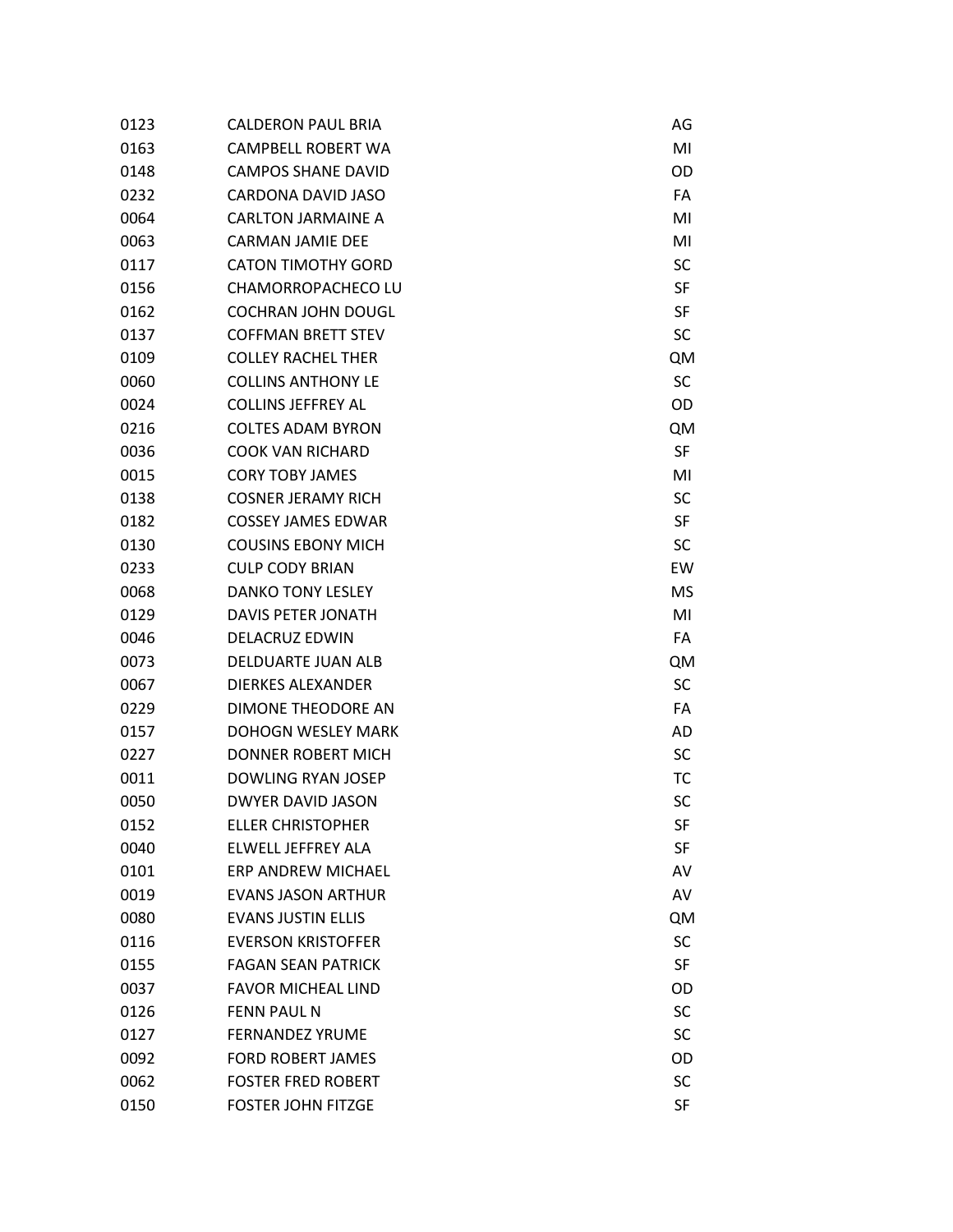| 0007 | <b>GALLOWAY BRANDY NI</b> | MI        |
|------|---------------------------|-----------|
| 0139 | <b>GASTON VICTOR JR</b>   | SC        |
| 0221 | <b>GATLIN PAUL LAZUS</b>  | <b>QM</b> |
| 0002 | <b>GENTRY ANTHONY CHA</b> | AV        |
| 0114 | <b>GILLOOLY MATTHEW K</b> | FA        |
| 0224 | <b>GOBLE DAVID LLOYD</b>  | EN        |
| 0208 | <b>GOODMAN JAMES DANI</b> | AD        |
| 0198 | <b>GOODWIN BENJAMIN</b>   | AD        |
| 0025 | <b>GRINER JOHN HOWARD</b> | OD        |
| 0183 | <b>GUTHRIE WILLIAM ED</b> | SF        |
| 0181 | <b>HADDOX RANDALL KEI</b> | AV        |
| 0049 | <b>HARNED SCOTT OWEN</b>  | QM        |
| 0134 | <b>HARRIS ERYN LEIGH</b>  | MI        |
| 0030 | <b>HARRIS RONALD CLAR</b> | SF        |
| 0115 | <b>HATFIELD STEVEN RA</b> | MI        |
| 0057 | <b>HEMBREE GORDON MAC</b> | MI        |
| 0120 | <b>HEROLD JOSEPH YVES</b> | SC        |
| 0197 | <b>HILLYER CHARLES CL</b> | OD        |
| 0164 | <b>HOSKIN JOHN BYRON</b>  | AV        |
| 0225 | <b>HOSNI ABDELKADER N</b> | TC        |
| 0167 | <b>HOUSER RUSSELL JOH</b> | AG        |
| 0113 | <b>HUDSON OTIS EUGENE</b> | AD        |
| 0089 | <b>JACKSON MARK LOUIS</b> | OD        |
| 0018 | <b>JAMES MARIAM MARGA</b> | <b>QM</b> |
| 0038 | <b>JENKINS CRAIG</b>      | SC        |
| 0205 | <b>JENKINS KEVIN ALLE</b> | AD        |
| 0075 | <b>JIGGETTS DAVID DWA</b> | SC        |
| 0028 | <b>JOHNSON KEEGAN KAR</b> | OD        |
| 0003 | <b>JOHNSON KENRICK WA</b> | AV        |
| 0043 | JOHNSON MARISA LAG        | <b>QM</b> |
| 0192 | <b>JOHNSON NADINE STO</b> | TC        |
| 0020 | JOHNSON TUJUANNA M        | JA        |
| 0052 | <b>JONES NICHOLAS AND</b> | AV        |
| 0190 | <b>JUPITER JANICE MAR</b> | AG        |
| 0146 | <b>KELSAY ANDREW JAY</b>  | MI        |
| 0207 | <b>KENNEDY SUSAN JOHA</b> | <b>MP</b> |
| 0085 | KIM HYUNG WON             | <b>QM</b> |
| 0142 | <b>KIM JIYON</b>          | TC        |
| 0166 | KIM KEVIN TAEHWAN         | MI        |
| 0058 | <b>KLEIN STEPHEN SHAN</b> | MI        |
| 0006 | <b>KLOPFENSTEIN CHAD</b>  | SF        |
| 0170 | KOROTASZ EDWARD PA        | MI        |
| 0204 | <b>KORTE JAMES JOSEPH</b> | MP        |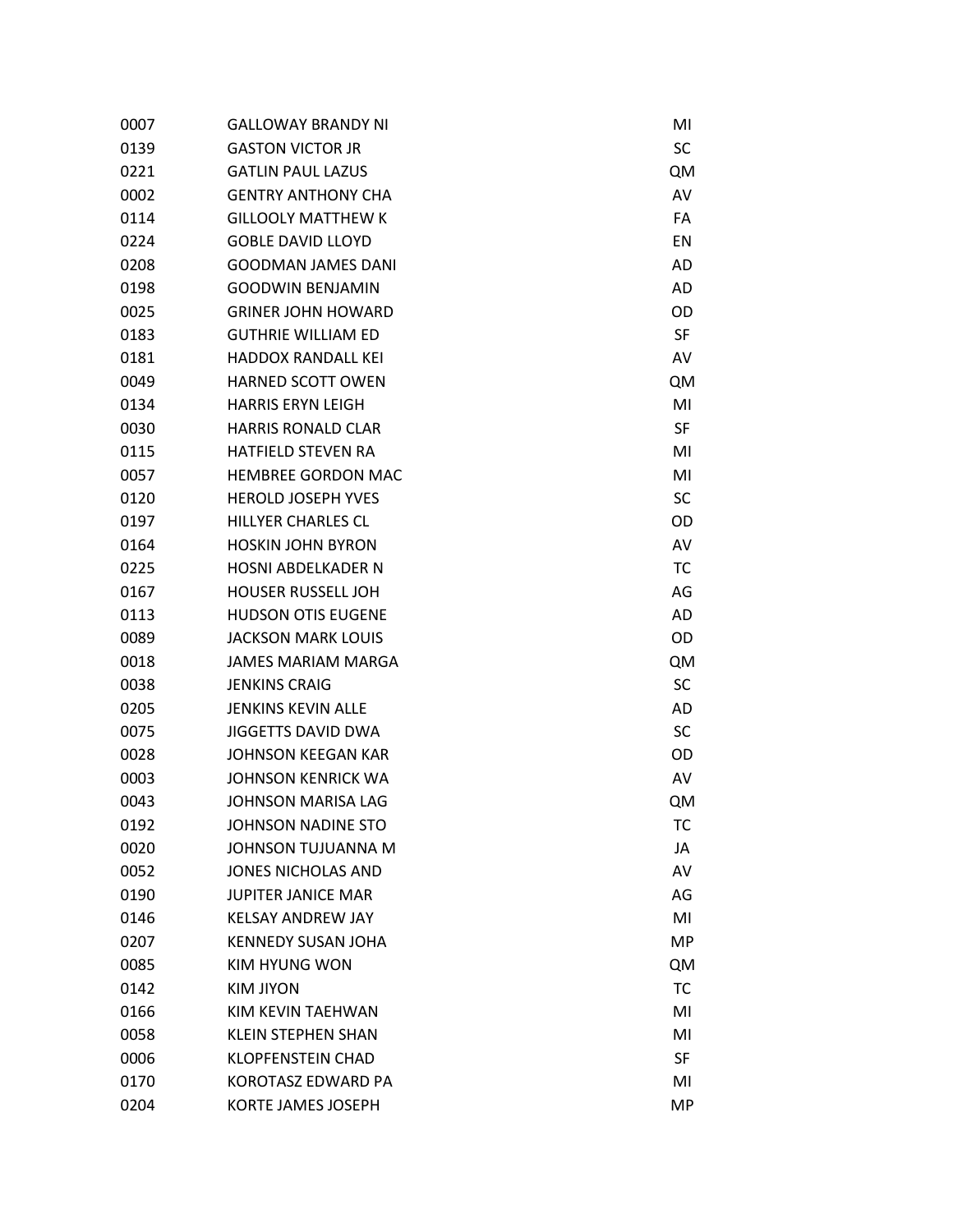| 0005 | KURUC GERALD FRANC        | OD        |
|------|---------------------------|-----------|
| 0086 | <b>LAFFVER LYNN WAYNF</b> | SC        |
| 0218 | LAYNE MONIQUE MARI        | <b>QM</b> |
| 0200 | LECLEAR JAMES THEO        | <b>MP</b> |
| 0187 | LEWIS ARNOLD DARRE        | <b>SC</b> |
| 0174 | LYNCH CASEY PATRIC        | MI        |
| 0061 | <b>MABRAY ERICH ALONZ</b> | MI        |
| 0177 | <b>MACK TIFFANY ELLEN</b> | MI        |
| 0111 | <b>MACKENZIE MATTHEW</b>  | OD        |
| 0042 | <b>MAKUAKANE LAWRENCE</b> | <b>SC</b> |
| 0184 | <b>MALONE CHRISTOPHER</b> | MI        |
| 0128 | <b>MARNER JOSHUA ANDR</b> | SC        |
| 0072 | <b>MARRIOTT NICHOLAS</b>  | <b>SC</b> |
| 0143 | <b>MARTIN ADAM LFF</b>    | <b>TC</b> |
| 0209 | <b>MARTIN RYAN SR</b>     | AG        |
| 0158 | <b>MAYERNIK JAMES ALB</b> | SF        |
| 0082 | MCCANN CECILIA AGN        | <b>QM</b> |
| 0103 | <b>MCCLAIN WILLIE DEV</b> | <b>AD</b> |
| 0104 | <b>MCCOLLUM BRYAN KEI</b> | MP        |
| 0151 | <b>MCCOY CHRISTIAN H</b>  | SF        |
| 0213 | MCDERMAID DAVID AD        | <b>QM</b> |
| 0074 | <b>MENA STEVEN</b>        | AV        |
| 0093 | <b>MENDEZ EDWARD BROD</b> | OD        |
| 0144 | MILLER MAYOWA M SR        | OD        |
| 0168 | <b>MILTON DARON LAMON</b> | MI        |
| 0083 | MITCHELL JASON            | <b>QM</b> |
| 0095 | <b>MIXON MICHAEL ANTH</b> | OD        |
| 0059 | MIYAUCHI MICHAEL J        | MI        |
| 0097 | MONTESQUINONEZ JOA        | OD        |
| 0160 | <b>MOORE JAMES ALLAN</b>  | SF        |
| 0066 | <b>MORRIS KEITH DARAI</b> | SC        |
| 0091 | <b>MORTON RONALD ALLE</b> | OD        |
| 0031 | <b>MPUTU MAKILUTILA</b>   | OD        |
| 0087 | MUHAMMAD KHALILIAH        | <b>QM</b> |
| 0131 | <b>MYERS JAMES OTIS I</b> | AG        |
| 0215 | <b>NAVAS CAREN ELIZAB</b> | <b>QM</b> |
| 0202 | NICHOLSON JOSHUA P        | MP        |
| 0099 | NIXON JERALD JAMES        | <b>MP</b> |
| 0079 | <b>NUNEZ REYNALDO</b>     | QM        |
| 0175 | <b>OGAN PETER KENNETH</b> | MI        |
| 0212 | <b>OLIDAN ERNEST CARI</b> | <b>QM</b> |
| 0141 | ORELLANAABREGO JOS        | OD        |
| 0191 | PARK CHRISTOPHER L        | OD        |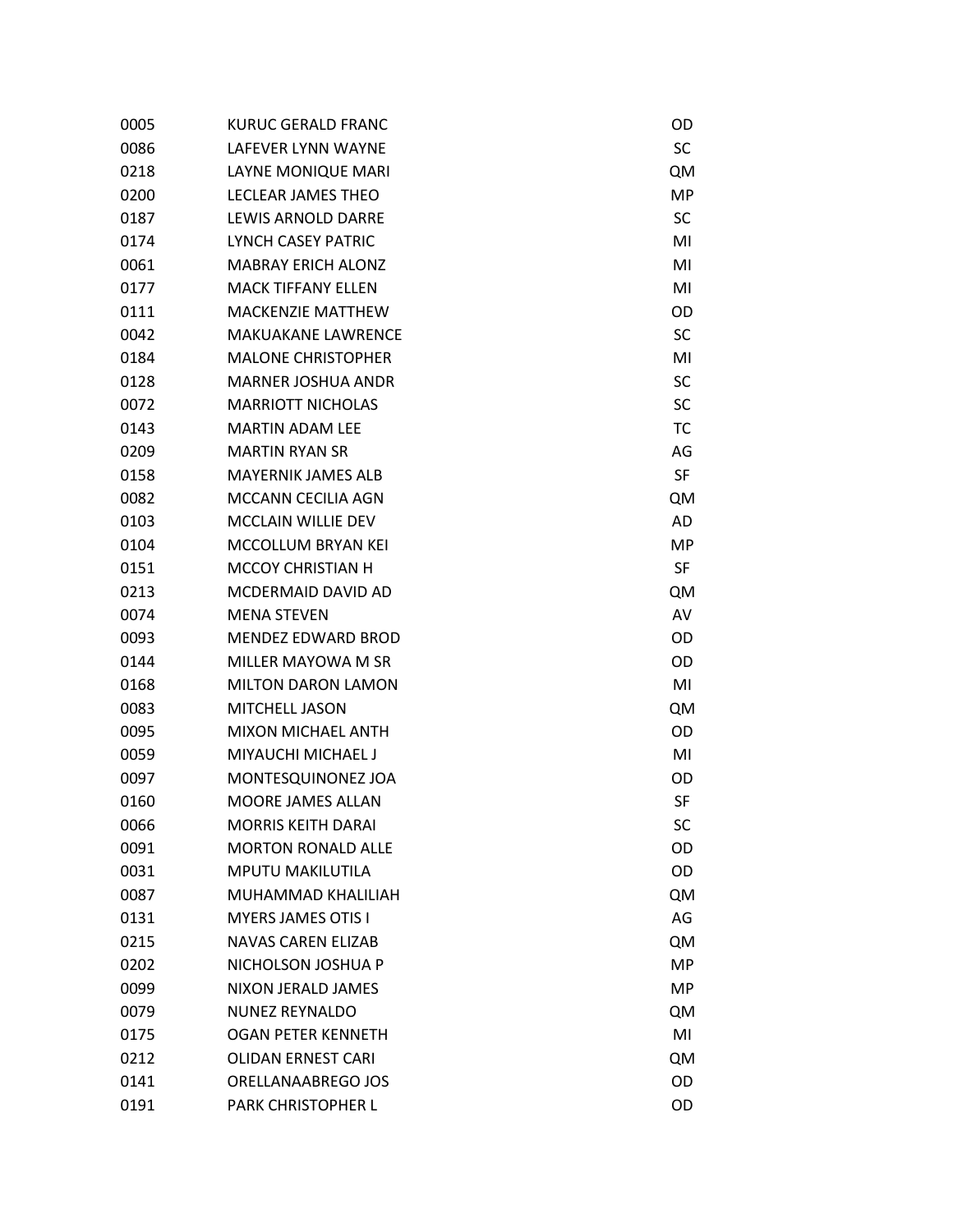| 0206 | <b>PARKER MICHAEL JOS</b>  | МP             |
|------|----------------------------|----------------|
| 0219 | PATTIN FRANCIS WAL         | <b>QM</b>      |
| 0045 | PEART JOHN PRESTON         | AD             |
| 0228 | PERKINS BRIAN PATR         | FA             |
| 0051 | PERUCCIO JASON MIC         | TC             |
| 0118 | PETERS CHARLES EDW         | AG             |
| 0125 | PETERSON ROSS GODW         | SC             |
| 0112 | PETTUS PRISCILLA A         | OD             |
| 0076 | PICKETT RODERICK A         | OD             |
| 0185 | PINCKNEY KENYA DUR         | OD             |
| 0041 | PROCK DANIEL ALAN          | AV             |
| 0226 | PRUDHOMME GARY BRE         | FA             |
| 0088 | REINHARD EDWARD JO         | AD             |
| 0119 | <b>RENFROE STEPHENS RO</b> | SC             |
| 0033 | REYNA ENRIQUE JESU         | SF             |
| 0105 | RIAL ARACELI RODRIGU       | AD             |
| 0149 | <b>RILFY KFVIN PATRIC</b>  | MI             |
| 0169 | RINEHART KEVIN MIC         | M <sub>l</sub> |
| 0161 | RITTER HEATHER ANN         | <b>AD</b>      |
| 0222 | <b>ROA ROBERT</b>          | <b>QM</b>      |
| 0026 | <b>ROBINSON STEPHEN L</b>  | SC             |
| 0217 | ROWLAND ROBERT EDG         | <b>QM</b>      |
| 0056 | <b>SACCI JOSEPH CARL</b>   | MI             |
| 0023 | SAGER JEREMY MARTI         | MI             |
| 0084 | SANTIAGOLEON CARLO         | QM             |
| 0014 | SAUNDERS DARLA ANN         | MI             |
| 0009 | <b>SCHEPER MICHAEL DA</b>  | <b>SF</b>      |
| 0165 | <b>SCHWARZ BRIAN THOM</b>  | MI             |
| 0035 | SIEBERT PAUL HENRY         | FA             |
| 0055 | SILVESTRESEMPERE V         | VC             |
| 0012 | <b>SIMPSON TONEY LEVA</b>  | <b>QM</b>      |
| 0098 | SINGLETARY JAMES T         | OD             |
| 0017 | SINKER KENNETH RIC         | OD             |
| 0171 | SORENSEN JOSHUA PO         | MI             |
| 0210 | <b>SPELL VERONICA L</b>    | MP             |
| 0032 | <b>SPELLMAN PETER RAY</b>  | SC             |
| 0039 | <b>STONE OLIVER CLINT</b>  | <b>AD</b>      |
| 0106 | <b>STRICKLAND JOSEPH</b>   | AD             |
| 0231 | SULLIVAN ANDREW JO         | OD             |
| 0022 | <b>SURLES DAVID ANTHO</b>  | <b>SF</b>      |
| 0053 | <b>SWORDS DEANNA LYNN</b>  | MS             |
| 0008 | <b>TALLEY CHARLES HER</b>  | <b>QM</b>      |
| 0199 | <b>TAYLOR JON MICHAEL</b>  | <b>AD</b>      |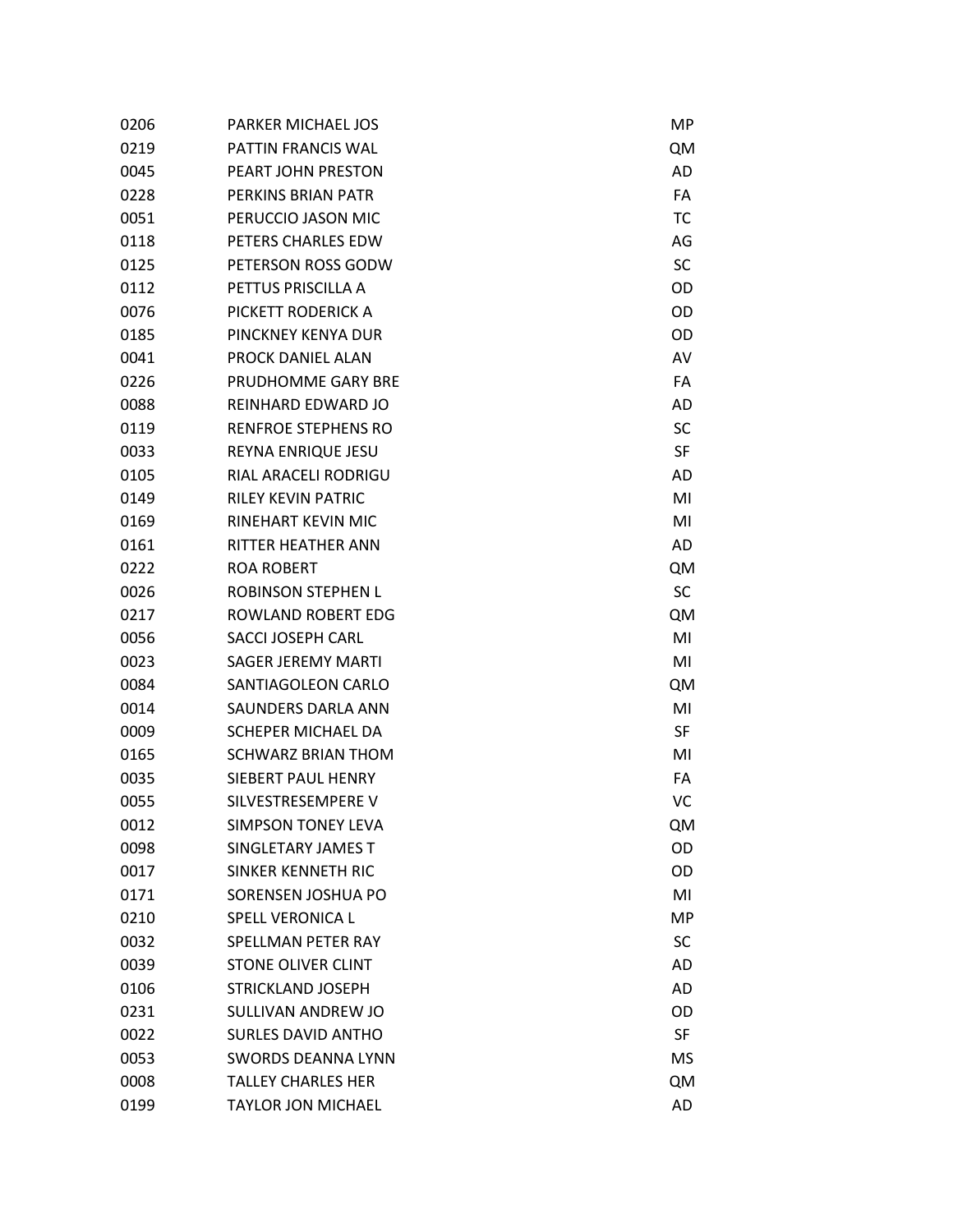| 0048 | <b>THULL STEVEN WAYNE</b> | AD        |
|------|---------------------------|-----------|
| 0189 | <b>TIPADO JOSEPH III</b>  | OD        |
| 0211 | <b>TITMAN LEROY CHARL</b> | MP        |
| 0004 | <b>TOTH RICHARD BRYAN</b> | <b>SF</b> |
| 0136 | <b>TRAYLOR IAN SCOTT</b>  | <b>SC</b> |
| 0196 | <b>TUTTLE SHANE JOHN</b>  | MP        |
| 0214 | <b>TUTU BONSU OSEI</b>    | QM        |
| 0135 | <b>TYLER AARON GLENN</b>  | <b>SC</b> |
| 0107 | <b>WAGNER MARK JOSEPH</b> | <b>AD</b> |
| 0078 | <b>WALKER CLEONORA GE</b> | QM        |
| 0100 | <b>WARD DWIGHT EDWARD</b> | MP        |
| 0223 | <b>WARD RYAN LOUIS</b>    | <b>EN</b> |
| 0145 | <b>WARGO JEFFREY THOM</b> | OD        |
| 0110 | <b>WEEMS CHRISTOPHER</b>  | AD        |
| 0016 | WHITE MICHAEL ANTH        | QM        |
| 0188 | <b>WILLIAMS ASTRA HOL</b> | AG        |
| 0029 | <b>WILLIAMS MICHAEL D</b> | OD        |
| 0069 | <b>WILLIAMS ROOSEVELT</b> | <b>SC</b> |
| 0010 | <b>WOFFORD RICHARD OW</b> | AD        |
| 0176 | <b>WORKS MICHAEL JASO</b> | MI        |
| 0124 | <b>WRIGHT NAAMON GABR</b> | <b>SC</b> |
| 0096 | YEATTS RONALD STEP        | MP        |
| 0054 | ZENON ANGEL W JR          | AV        |
| 0230 | <b>ZLATNIK SCOTT ALAN</b> | FA        |
|      |                           |           |

Chief Warrant Officer Five (Tech)

| <b>SEQ</b> | <b>NAME</b>               | <b>BR</b> |
|------------|---------------------------|-----------|
| 0046       | <b>CABELLO CARLOS STE</b> | MI        |
| 0001       | <b>CAMPBELL MICHAEL E</b> | MI        |
| 0025       | <b>CAPRIETTA ANTHONY</b>  | MP.       |
| 0051       | <b>CARLSON CHRISTOPHE</b> | QM        |
| 0052       | <b>CROUSE JAMES RYAN</b>  | ТC        |
| 0042       | <b>CUDJOE NICKIE RECA</b> | OD.       |
| 0003       | <b>DUCLOS MAURICE KEI</b> | <b>SF</b> |
| 0009       | <b>FFD MARK ANTHONY</b>   | QM        |
| 0008       | FOREMAN ANDREW JOH        | <b>SC</b> |
| 0014       | <b>GORDON ROBERT EUGE</b> | AV        |
| 0034       | <b>GOULD HARVEY SPENC</b> | OD.       |
| 0038       | <b>GRIFFIN MARCUS ANT</b> | ТC        |
| 0026       | <b>HAN KI SUNG</b>        | ТC        |
| 0028       | <b>HARDIN SAMUFL FVFR</b> | ТC        |
| 0002       | <b>HEIL JEFFERY SEAN</b>  | OD        |
| 0029       | <b>HELIE MICHAEL STEV</b> | OD        |